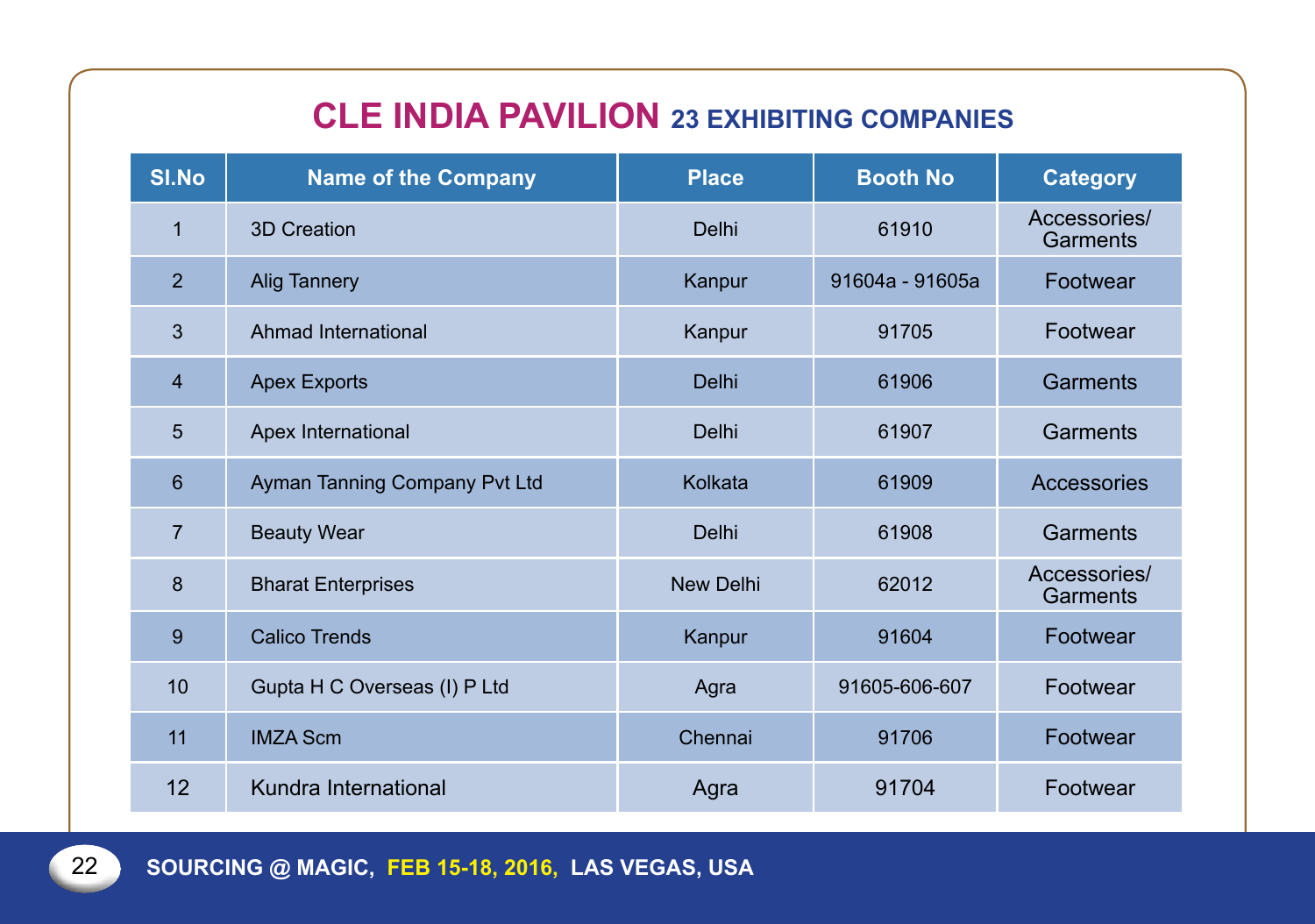| <b>SI.No</b> | <b>Name of the Company</b>         | <b>Place</b>     | <b>Booth No</b> | <b>Category</b>          |
|--------------|------------------------------------|------------------|-----------------|--------------------------|
| 13           | Manufex (India)                    | Agra             | 91806 - 91807   | Footwear                 |
| 14           | N M Zackriah & co                  | Chennai          | 91707           | Footwear                 |
| 15           | <b>Nuova Shoes</b>                 | Agra             | 91805           | Footwear                 |
| 16           | Pond's Exports Ltd                 | Chennai          | 91703           | Footwear                 |
| 17           | <b>Pyramid Exports</b>             | <b>New Delhi</b> | 91803           | Footwear                 |
| 18           | Sachdeva Overseas                  | Agra             | 91804           | Footwear                 |
| 19           | <b>Sakay Overseas</b>              | <b>Jalandhar</b> | 91603a          | Footwear                 |
| 20           | Springfield Leather Pvt Ltd        | Kolkata          | 61911           | Accessories              |
| 21           | <b>Super Tannery Ltd</b>           | Kanpur           | $61904 - 05$    | Accessories/<br>Garments |
| 22           | <b>Torpedo Shoes P Ltd</b>         | Kanpur           | 91603           | Footwear                 |
| 23           | Torero Corporation Pvt. Ltd.       | Kolkata          | 33200           | Accessories              |
| 24           | <b>Council for Leather Exports</b> | <b>INDIA</b>     | 61912           |                          |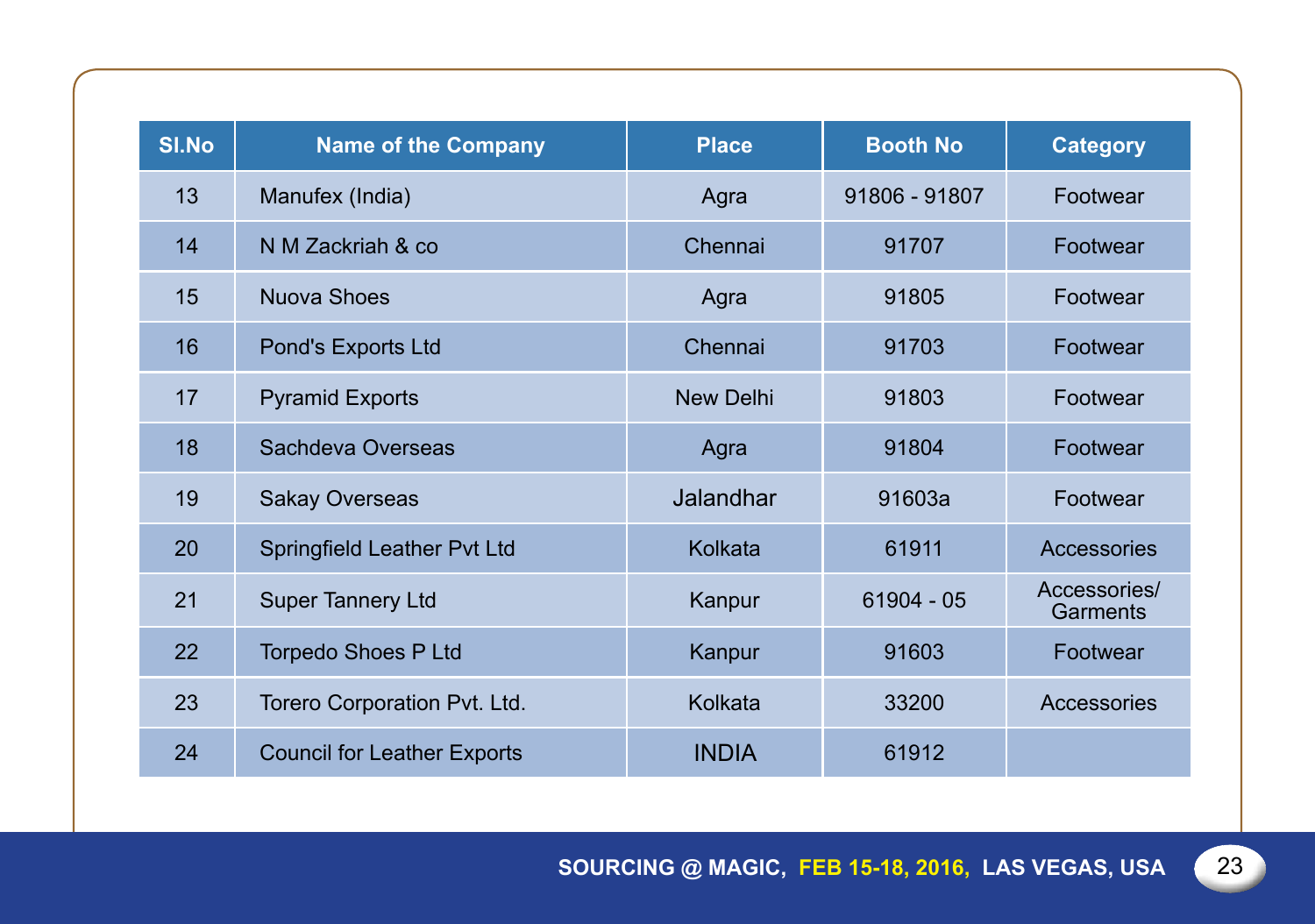**Mr. Harjit Singh**

#### **Contact Details :**

# 736-D, Place City – 2, Sector – 37, Gurgaon, Haryana Tel : +91 124 4084696 E mail : harjitshingh@3dcreation.in

### **Annual Production Capacity :**

75000 Pieces

#### **Countries to Which Exported :**

UK, USA, Germany, Italy etc

#### **Products to be Displayed :**

Leather Garments and Leather Goods

#### **Brief History :**

The world has changed to fast growing diversified apparel markets due to Globalization and made to follow effective route for smooth and simpler business procedures.

3D Creation was established in 2007 as an exporter of various Leather Garments & Accessories. We have been successfully exporting our leather goods to our European Customers, Italian Customers and some more to tune of 8000-10000 pcs per month as per their time schedule, keeping our consistency in quality at a very competitive prices & maximum customer satisfaction thereby getting repeated orders.

## **3D Creation Booth No. : 61910**

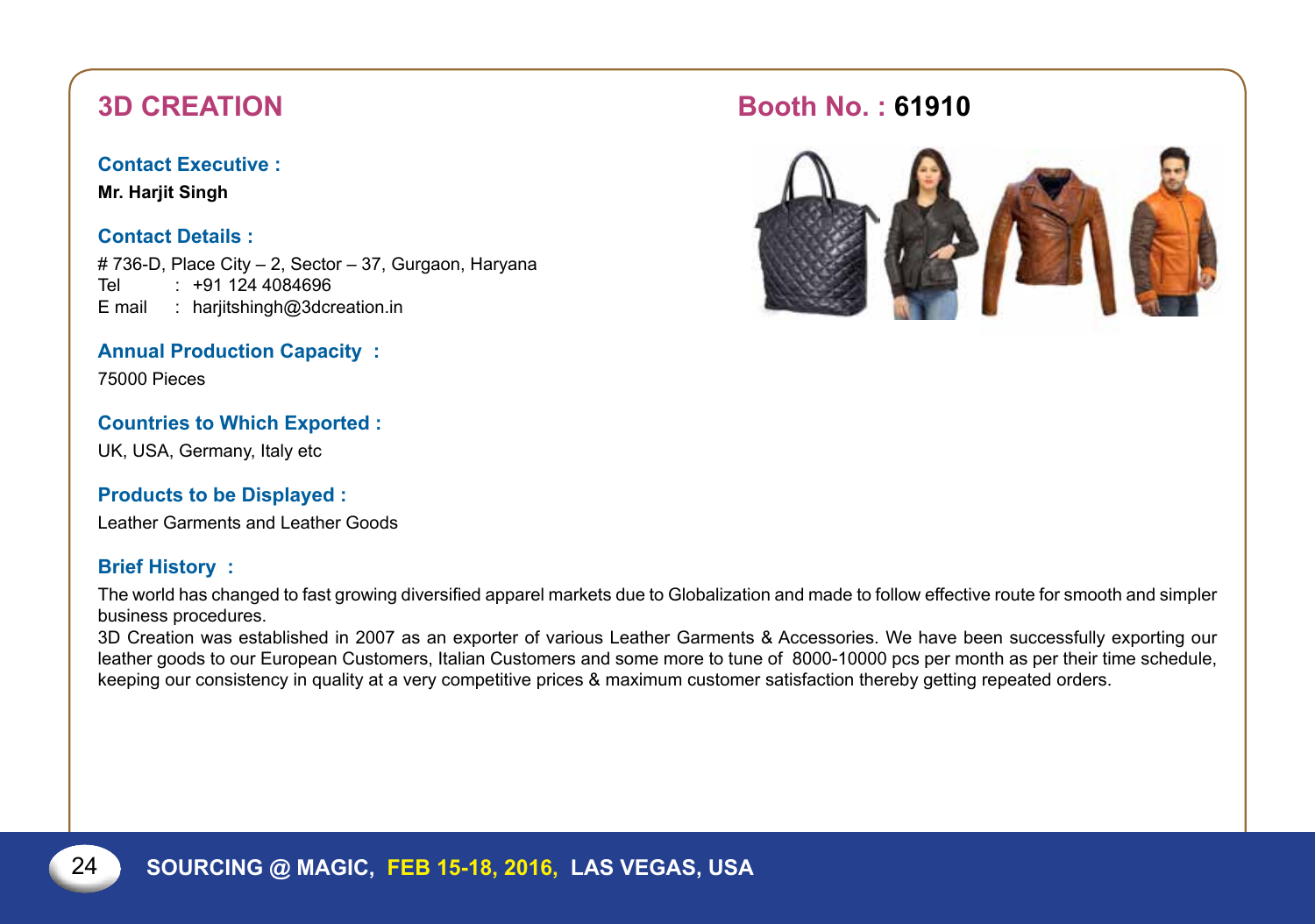Dr. S. Ahsan

### **Contact Details :**

# 11/27-B, Gwaltoli, Kanpur - 208001 Tel : + 91 512 2461591/2461244 Fax : +91 512 2462108/2461238 E mail : info@aligtannery.com Website : www.aligtannery.com

**Factory Address :** 126, Iqbal Street, Jajmau, Kanpur - 10

**Annual Production Capacity :** Footwear – 2,00,000 Pairs Per Month

**Countries to Which Exported :** The Netherlands, UK, UAE and Japan

### **Products to be Displayed :**

Footwear (Ladies and Gents Fashion Shoes)

### **Brief History :**

Alig Tannery is a Tanner and Exporter of Finished Leather, Shoe Upper and Footwear. The unit started with the aim to export the Goods. It is having its office at 11/27-B, Gwaltoli, Kanpur. The Alig Tannery is having its factory at Banthar (Unnao) and Jajmau (Kanpur). Now Alig Tannery is exporting its goods to China, Malaysia, Thailand, Japan and other Countries with full satisfaction of Buyers. The Alig Tannery has following infra structure :

**1. Tannery Unit-** From Raw to Finished Leather for Shoe, Bag and Sofa Industries. **2. Shoe Upper Unit:** The Unit is making industrial shoe upper for exports. **3. Shoe Unit:** The unit is equipped to make the shoe for ladies and gents.. Alig Tannery promoters are from well known family of leather industry and working hard for development of unit. It has own laboratory and development centre where we control the quality and develop new product. Alig Tannery is accredited as ISO 9001:2008 for quality control and management.

# **Alig Tannery Booth No. : 91604a - 91605a**



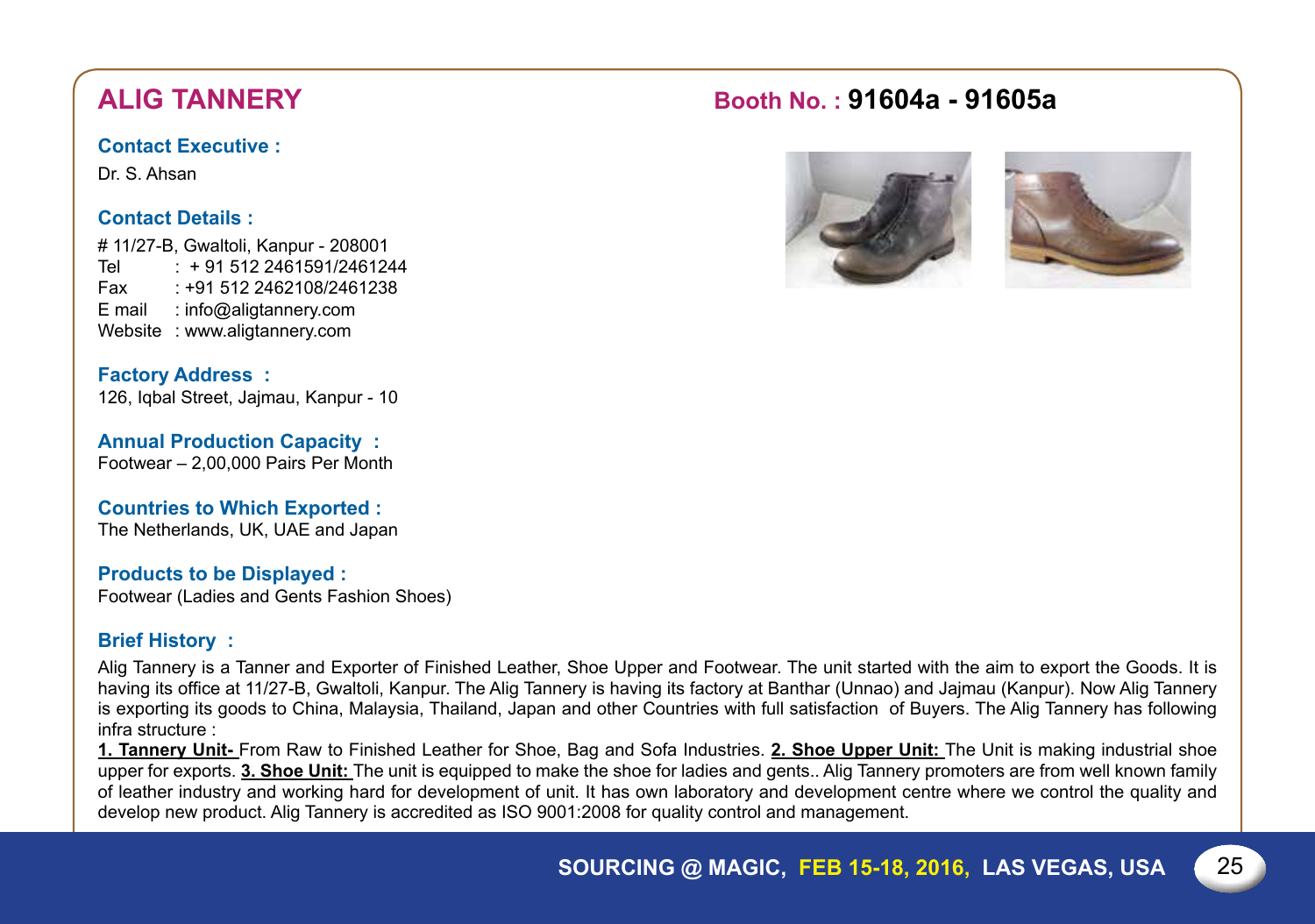# **AHMAD INTERNATIONAL Booth No. : 91705**

#### **Contact Executives**

Mr. Salik Ikhlaq

### **Contact Details**

Indian Tanning Industries Compound # 150 Feet Road, Jajmau, Kanpur-208 010  $\cdot$  +91 900577733 / 0512-2461188 E mail : salik@ahmadintl.com Website : www.ahmadintl.com

**Annual Production Capacity**

Footwear 3,50,000 to 4,00,000 Pairs

**Countries to which exported** Italy, Germany & U.K.

**Products to be displayed** Footwear

**Brief History**  Group of company Indian Tanning Industries



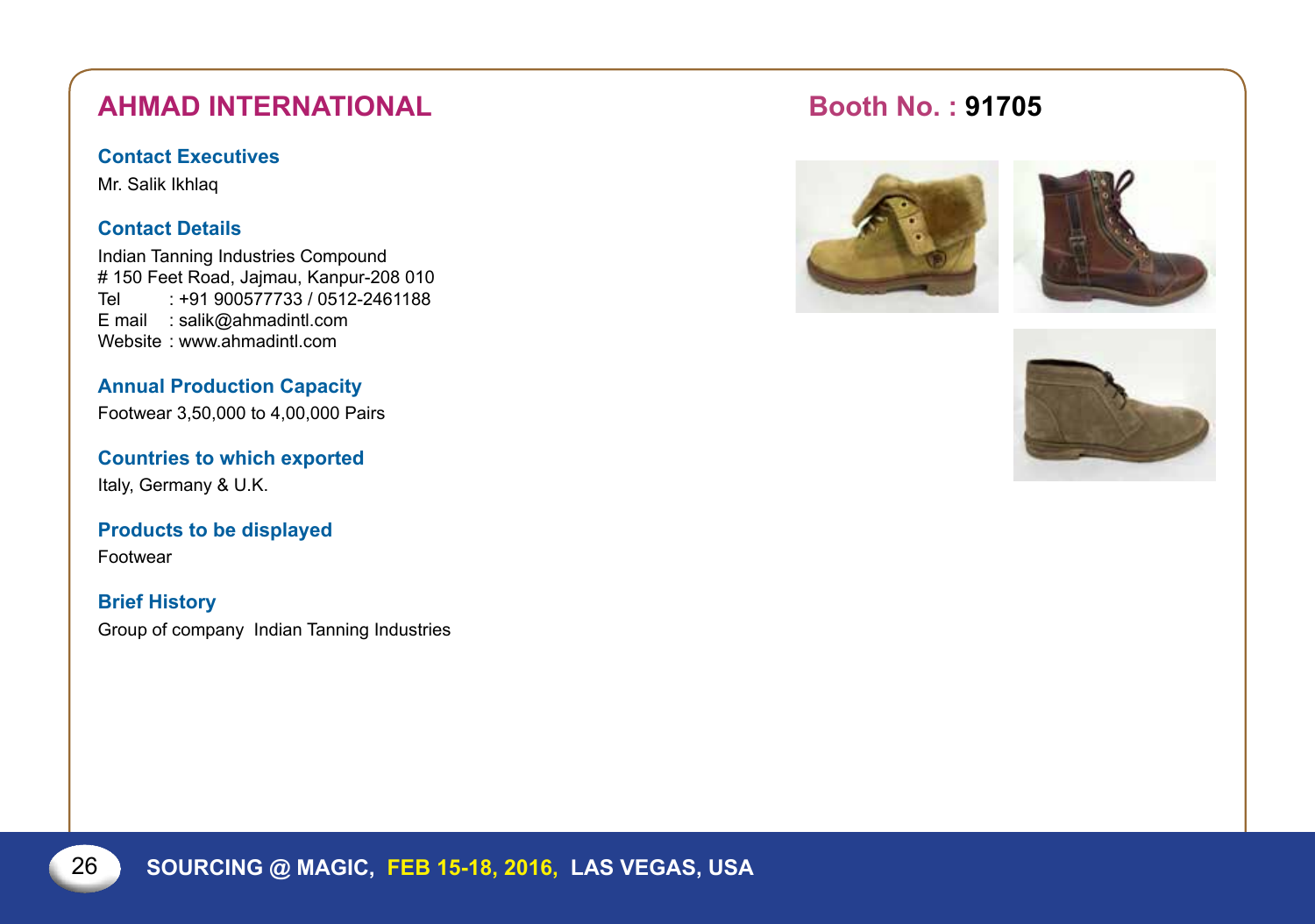# **APEX EXPORTS Booth No. : 61906**

### **Contact Executive :**

Mr. Priyanka Vaish

### **Contact Details :**

# C 31, Sector 65, Noida 2001301, UP, India Tel : 9810797162 E mail : priyankavaish101@yahoo.com

**Factory Address :** C 31, Sector 65, Noida 201301, Up, India

**Annual Production Capacity :** Leather Garments -100000 Pieces

**Countries to Which Exported :** Europe & USA

#### **Products to be Displayed :**

Leather Garments

### **Brief History :**

Incorporated in 2015 Apex Exports is a quality manufacturer and exporter of leather garments. Having a long and extensive experience in the trade of leather the company has been exporting leather products to customers in countries like the U.S.A., U.K., Italy and . Apex Exports is presently making all kinds of garments like Leather jackets, Leather dresses, Leather skirts & Leather trousers for men and women along with other fashion accessories like leather bags innovated through unique ideas.

Apex believes in - dedication, discipline, honesty and most importantly principles.

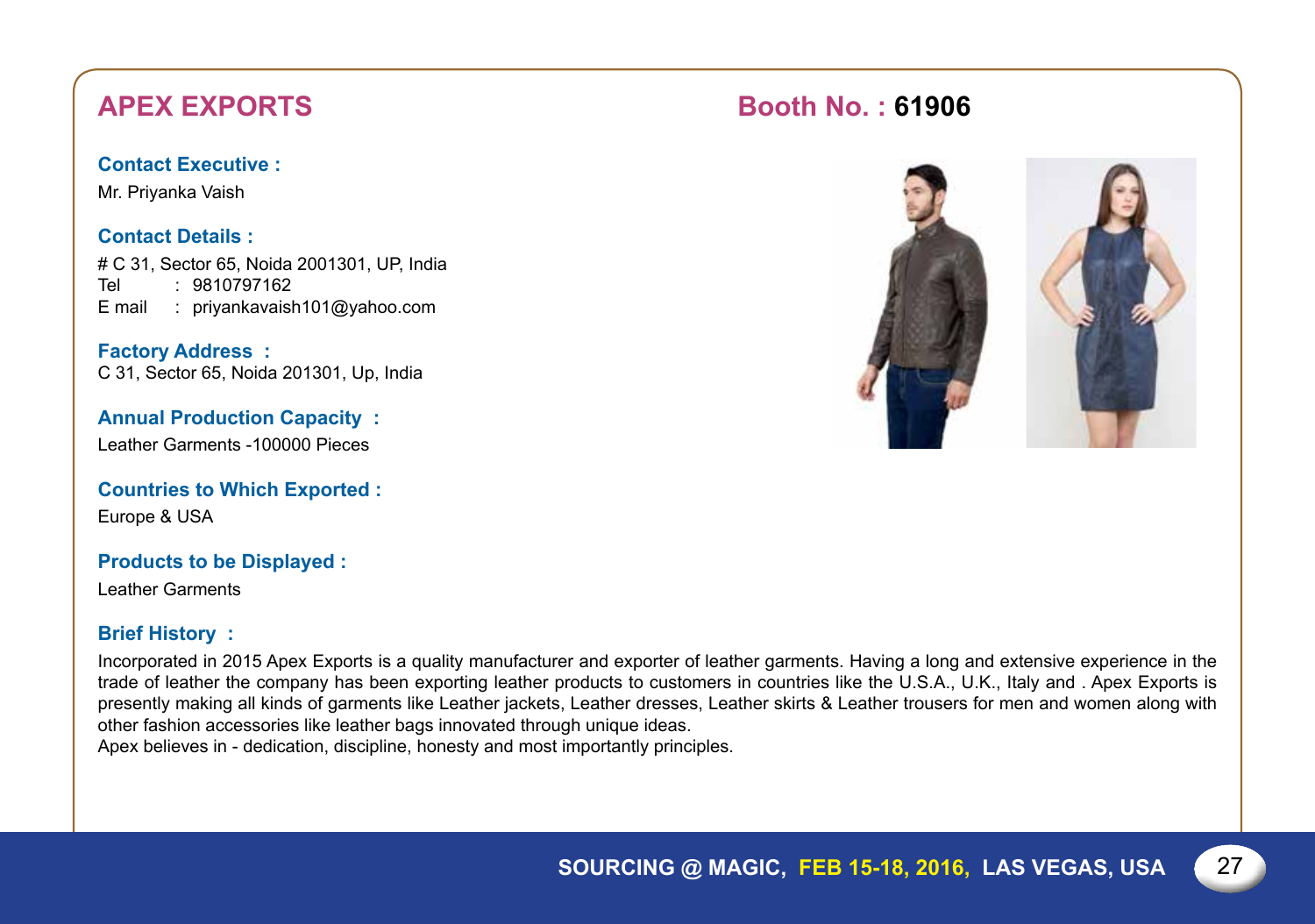# **APEX INTERNATIONAL Booth No.: 61907**

#### **Contact Executive :**

**Mr. Ankur Vaish**

### **Contact Details :**

C31, Sector 65, Noida 201301, Up, India Tel : +91 9810071214 E mail : ankurvaish101@yahoo.com Website : www.apexleathers.com

**Annual Production Capacity :**

Garments 1,20,000 Pieces

### **Countries to Which Exported :**

Italy, France, UK, USA, Taiwan, China etc,

#### **Products to be Displayed :**

Leather Garments

### **Brief History :**

Incorporated in 1998 Apex International is a quality manufacturer and exporter of leather garments. Having a long and extensive experience in the trade of leather the company has been exporting leather products to customers in countries like the U.S.A., U.K., Italy and . Apex International is presently making all kinds of garments like Leather jackets, Leather dresses, Leather skirts & Leather trousers for men and women along with other fashion accessories like leather bags innovated through unique ideas.

Apex believes in - dedication, discipline, honesty and most importantly principles.

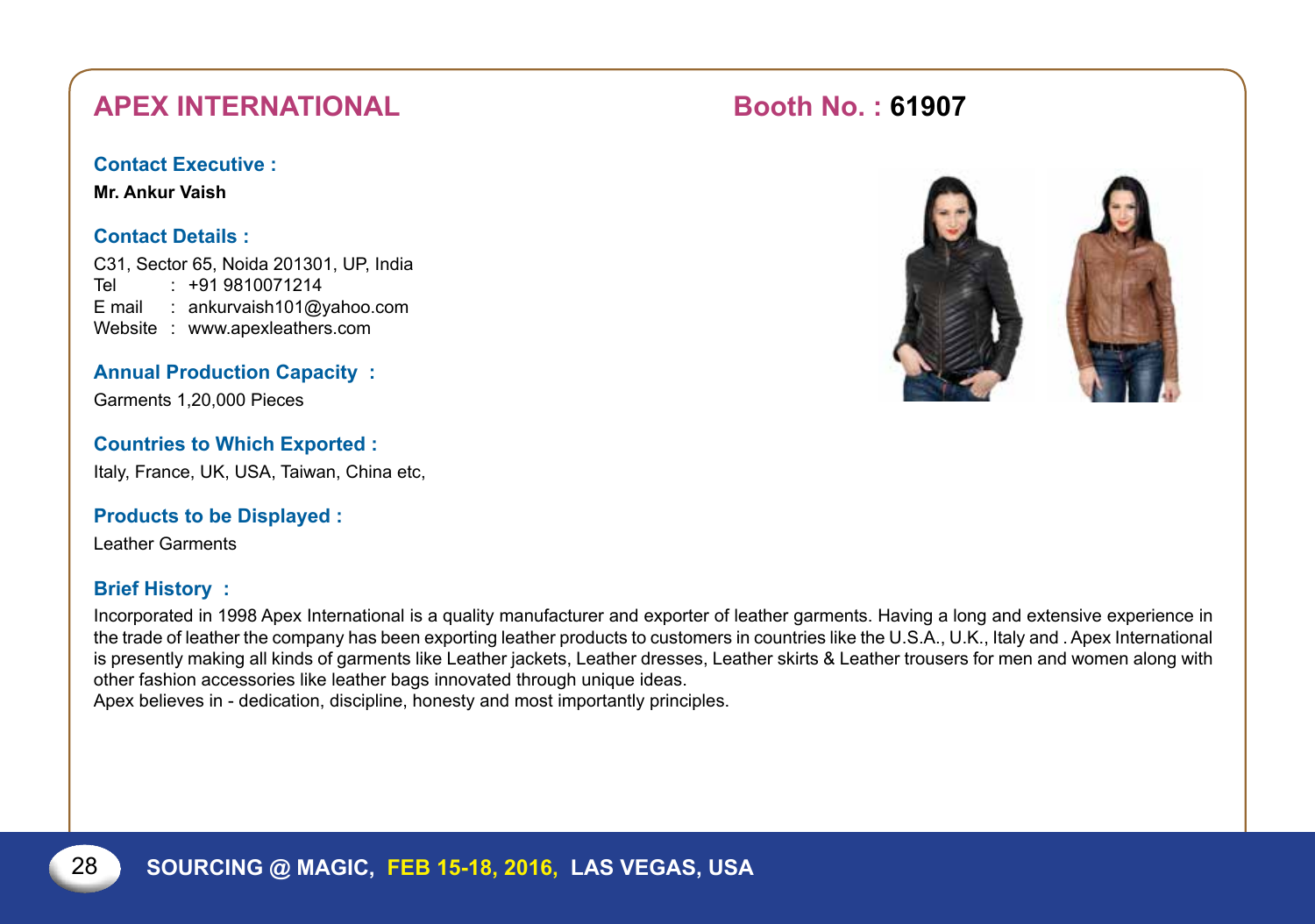# **Ayman Tanning Company Private Limited Booth No. : 61909**

#### **Contact Executive :**

Mr. Sharib Ahmed

#### **Contact Details :**

# 36, Topsia Road, Uttar Panchanogram, Kolkata-700039, West Bengal, India Tel : +91 33 2345 5450 / 2345-5451 Fax No  $: +91332345 - 5449$ E mail : info@ayman.in, office@ayman.in

#### **Annual Production Capacity :**

Handbags-1,50,000 Pieces Wallets & Small Leather Goods-4,00,000 Pieces

#### **Countries to Which Exported :**

Italy, Poland, France, Germany, UK etc.,

#### **Products to be Displayed :**

Leather Handbags, Wallets, Purses, Card Holders, Small Leather Goods

#### **Brief History :**

Established as a proprietor ship firm "AYMAN TANNING CORPORATION" in the year 2005 and then transformed as a Private Limited Company in year 2009. Over the years our company has established itself as a leading manufacturer , supplier , exporter of leather handbags and small leather goods for both men and women. The company has the requisite infra structure in place to produce high quality products of international standard. We are a SA 8000: 2008 and SEDEX ETI compliant company having cleared successive audit by TUV RHINELAND. The production team and design consultant offers invaluable inputs to meet the specification of customer design and price target. We have also implemented a customized ERP system which help us in managing our resources well and consolidate our business.



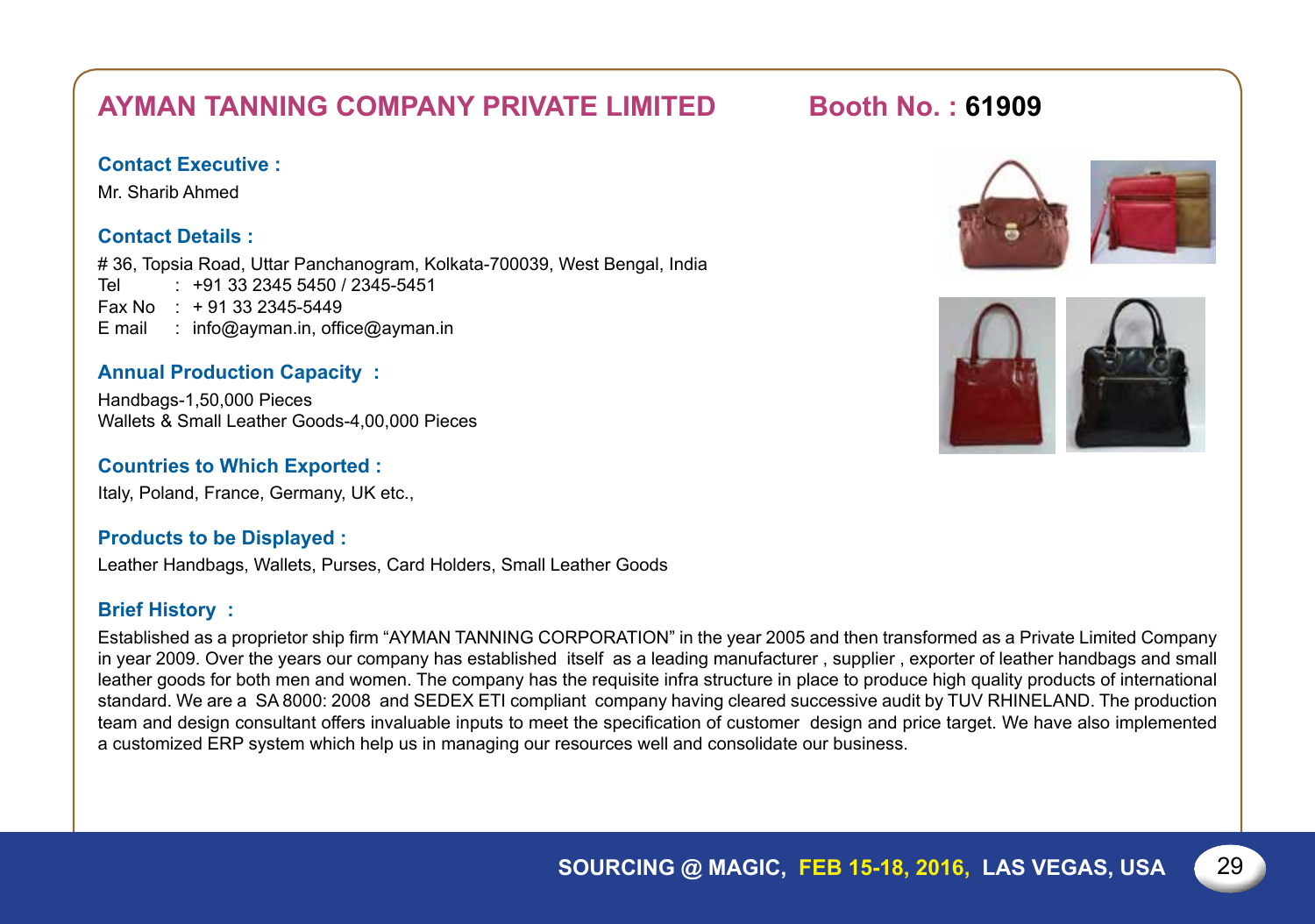Mr. Inder Arora

#### **Contact Details :**

# 124, Udyog Vihar, Ph-1, Gurgaon, Haryana-122016 Tel : +91 124 4898400 Fax No : +91 124 4898401 E mail : inder@beautywears.com

#### **Annual Production Capacity :**

Leather Garments & Goods -150000 Pieces

#### **Countries to Which Exported :**

Germany, France, UK, Denmark etc

#### **Products to be Displayed :**

Leather Garments & Goods

#### **Brief History :**

The leather garments manufacture was launched in 1990 under the Mr. Inder Arora. A name to reckon with past 22 years in the international markets. Smriti Apparels, engaged in production and export of leather and allied products has consistently grown over the years and been able to penetrate the highly competitive and quality conscious international market because of its innovative creations and the effective implementation of quality management systems. Inspiration and quality is the backbone of our operations. The team at Smriti Apprales is always inspired to create / evolve new concepts/ ideas and transform these ideas into exotic works of art and fashion. The fountain head of all such inspirations is the extensive research carried out on the remote areas of India. The company aims for the high to medium end market with an outstanding range of fashionable effects and easy care finishes. We at Smriti apparels hae our focus on increasing the quality and consistency of our product. The process control systems and constant quality checks ensure that all products leaving have a stamp of "Quality Assurance" and are as per international standards.

# **BEAUTYWEARS** Booth No.: 61908

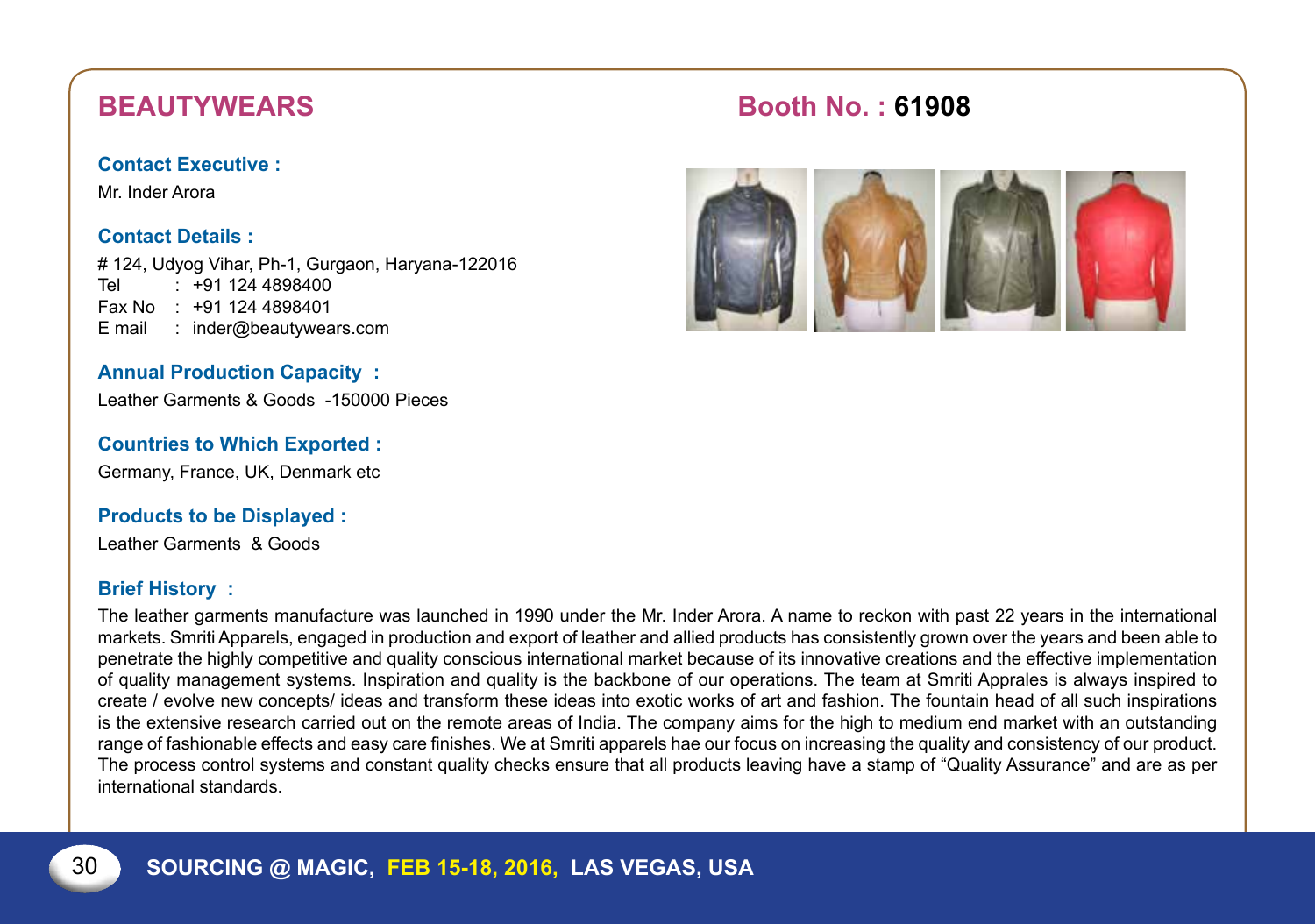# **BHARAT ENTERPRISES Booth No. : 62012**

#### **Contact Executive :**

Mr. Vikram Singh Bisht

#### **Contact Details :**

Plot No. 189, Udyog Vihar, Phase-1, Gurgaon- 122016 Haryana (India) Tele : +91 124 4992600- 700 Fax : +91 124 4004758 E-mail : bharatuv@airtelmail.in Website : www.bharatenterprises.net

**Annual Production Capacity :** Leather Garments and Leather Accessories - 40,000 Pices

**Countries to Which Exported :** France, U.K., U.S.A., Spain, Germany

#### **Products to be Displayed :**

Leather Garments and Leather Accessories

#### **Brief History :**

Bharat Group is one of the leading wholesaler and manufacturer of different types of Finished Leathers, Leather Garments, and Leather Footwear & Leather Accessories since 1950 in India. The Group consists of Bharat Enterprises, the leading manufacturer and exporter of leather garments and accessories and Bharat Expo for the manufacturing & export of footwear. We are manufacturing and supplying leather to the leading manufacturers for producing products like shoes, garments, bags, gloves and accessories across the globe. We are the pioneers in India for leather washing & treatments. We have also developed our in-house expertise in developing new finishes in leather for the market in a continuous process. Our association with the Italian technicians for development of the new finishes in various kinds of leather skins time to time gives us an edge in providing quality leathers to manufacturers.



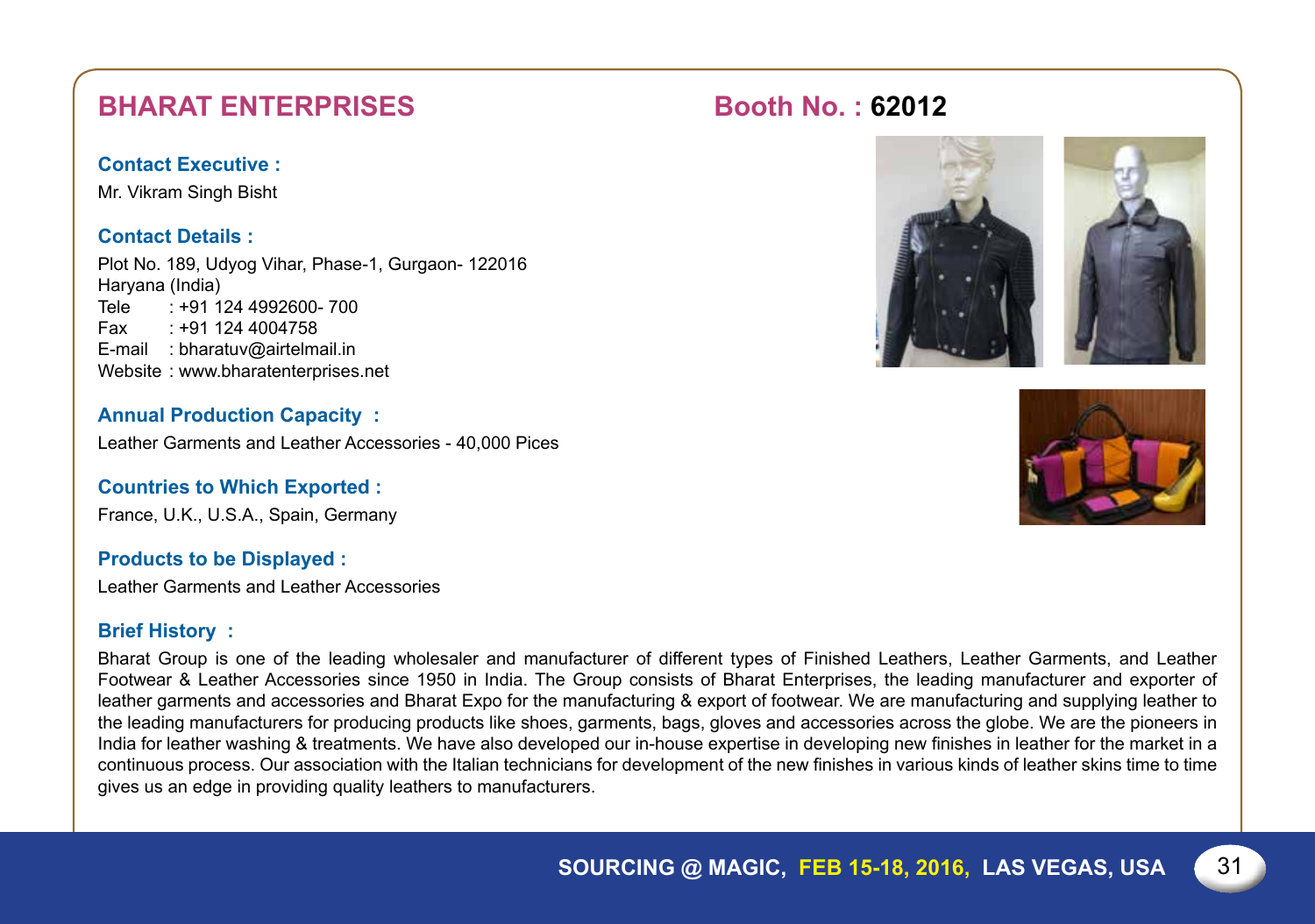# **CALICO TRENDS** Booth No. : 91604

#### **Contact Executives**

Mr. Rehan Ajmal

### **Contact Details**

# 60-A, Jajmau, Kanpur 208010 Tel : +91 515 2824350 Fax : +91 515 2823531 E mail : info@calicoindia.com Website : www.calicoindia.com

**Factory Address :** B58-B59, Leather Technology Park, Banthar, Unnao 209801

### **Annual Production Capacity**

Leather Footwear 1.5 Million Pairs

### **Countries to which exported**

France, Spain, Italy, Canada, US etc.

#### **Products to be displayed**

Leather Footwear on PU Injection, Cemented, Ideal & Opanka Construction

### **Brief History**

CALICO is one of the leading Manufacturer and Exporter of finished leather and footwear from India. It is a family owned Company which started its first tannery in 1960. Gaining expertise in finishing leather, the group diversified into finished products and now possess 8 product specialized manufacturing facilities. The Annual production is 1.5 Million pairs footwear and 25 Million sqft finished leather. The units are well equipped with modern machines like CAD/CAM Water Cutter jet, Automatic computer aided sewing machine, Desma 24 station PU injection machines. The unit is ISO 9001 and SA 8000 certified. The company exports it's goods to 28 countries and twice got the Best Growth Award from Council of Leather Exports, India.

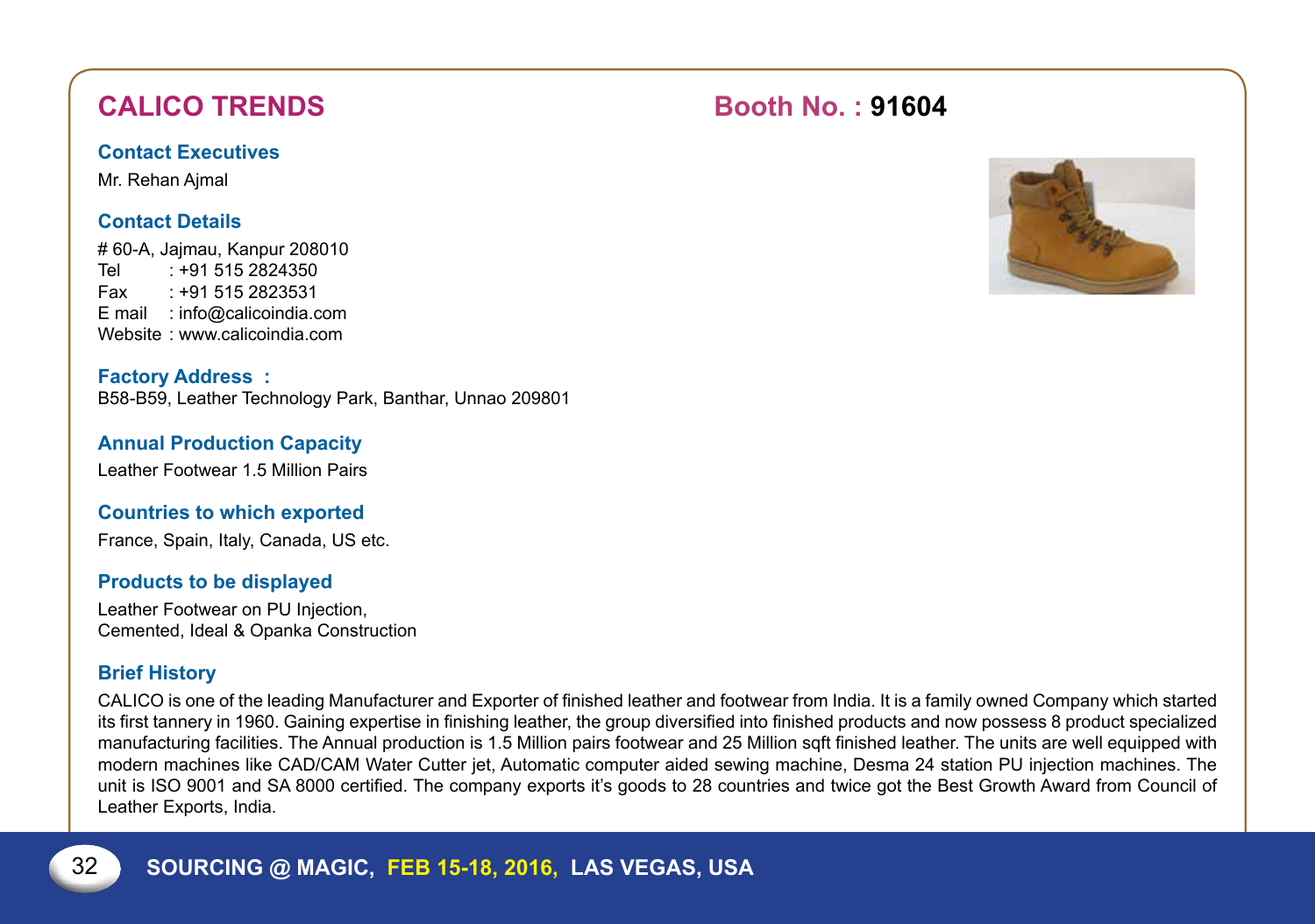# **GUPTA H.C.OVERSEAS (I) PVT LTD Booth No. : 91605-606-607**

#### **Contact Executive :**

Mr. Gopal Gupta & Mr. Abhay Gupta

#### **Contact Details :**

425, Near Tube well colony, Bye Pass Road, Agra 282007 (India)

Tel :  $+91\,562\,4017900$ <br>Fax  $+91\,562\,2600300$  $+915622600300$ E mail : info@guptaoverseas.com Website : www.guptaoverseas.com

**Factory Address :** C-11, EPIP, Shastripuram, Agra – 282007 (India)

**Annual Production Capacity :** Footwear 1.80 Million Pairs

#### **Countries to Which Exported :**

Europe, U.K., U.S.A., Australia, Japan & South Africa

#### **Products to be Displayed :**

High Fashion Ladies Leather Footwear

#### **Brief History :**

• 27 Years of experience • Manufacturers and Exporters of high fashion ladies leather footwear • supply to renowned brands. • Design development by group of designers from Italy, Spain & France • in house Italian technicians to supervise the quality checking at every stage of production. • Two units equipped with ultra modern manufacturing facility having total capacity of 8000 pair per day. • Highest export in the region for the last 7 years. • Experienced research & development department (Recognized by Department of Scientific & Industrial Research, Ministry of Science & Technology, Govt. of India) • in house training institute aimed to providing employment and skill to people of village settlement & bpl category • only unit in the region equipped with 100 kw solar power generating system, saving 80,000 kg Co<sub>2</sub> emission every year.







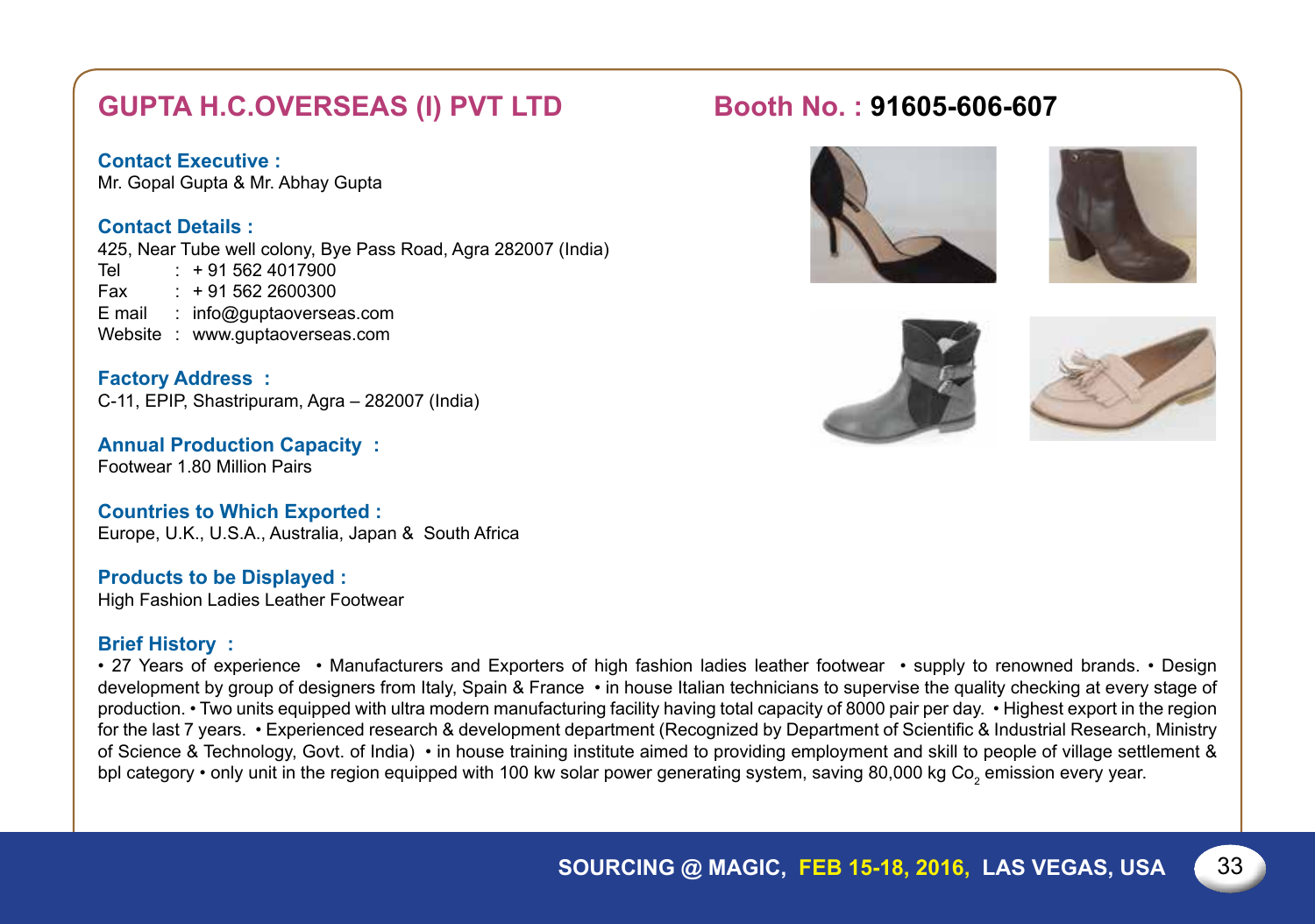Mr. K.Mohammed Imran

#### **Contact Details :**

F- 4 1st Floor,Jasmingarden 62, Alagappa Road, Pursaiwakkam, Chennai - 600084 Tel : +91 44 42601051/ 9994942351 / 9443742351 Fax No : +91 44 42601051 E mail : imran@imzascm.com

**Factory Address :** No.7 Thiruvallur Street Sanrorkuppam, Ambur – 635802

**Annual Production Capacity :**

Footwear 7,00,000 Pairs

#### **Countries to Which Exported :**

Germany , Italy , France , Spain , Czech Republic , UAE etc.,

**Products to be Displayed :**

Mens Shoes & Boots

#### **Brief History :**

Imza scm with its alliance factories, is a tool where we can develop from design inception till the shipment reach the final customer in correct specification and time. Imza scm help in total coordination, development of materials, leather and material direction for the season and delivery follow up. This operation is controlled by another partner of the firm with similar experience. The shoe factories around 8 with whom we are working each with specialisation like cement, Bologna, Stitchdown, Sancrispino, Strobel, California, Moccasin, Seam stitched and turn and Weltschoen. The factories differently make men's, ladies and children. With most type of leather in vast ranges in cow, buff, goat and sheep. The customers they are working are Fritzmen, Effegi, Primigi, Kickers, Cafenoir, Diechmann, Karstadt, etc.,

# **IMZA Scm Booth No. : 91706**



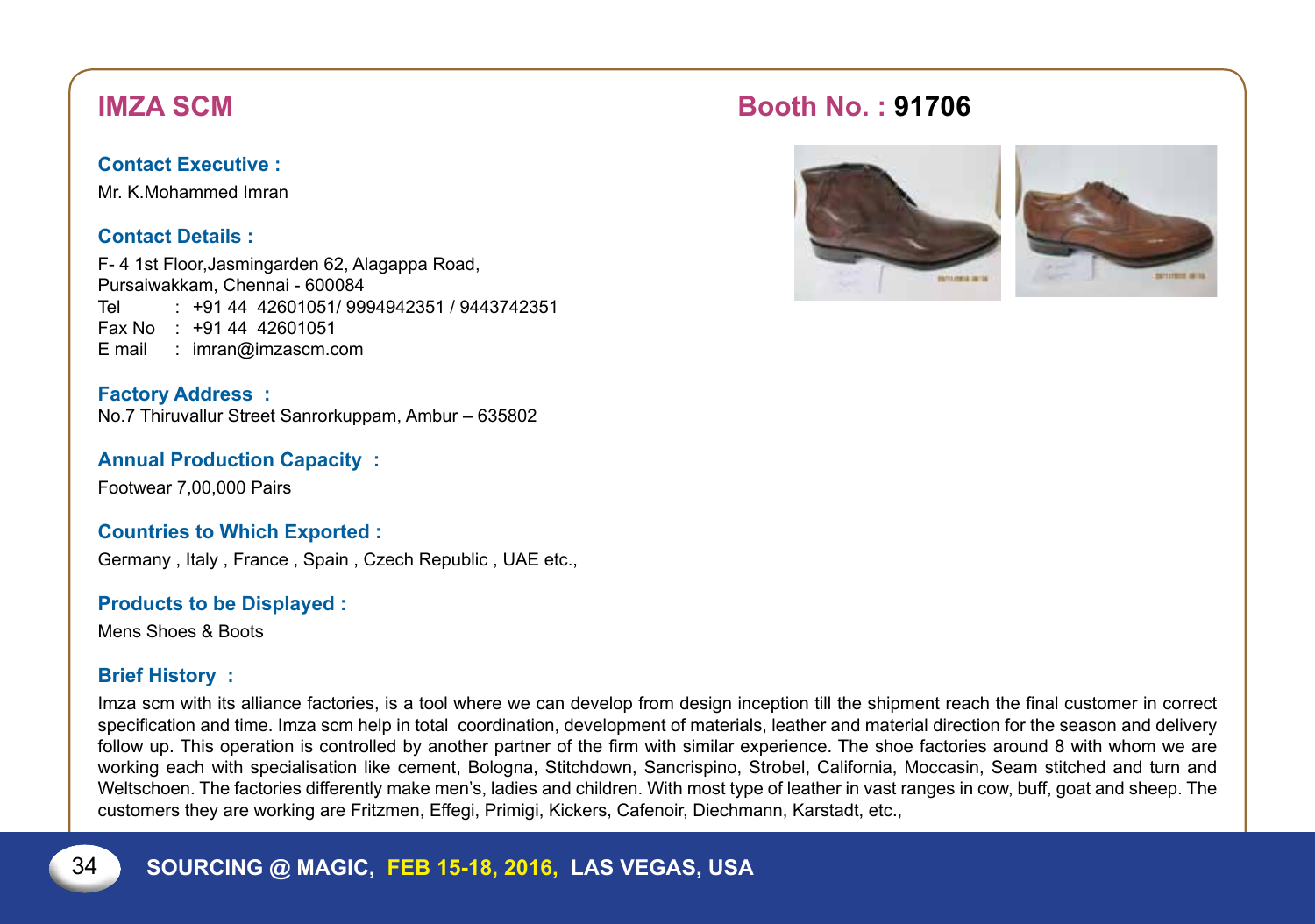# **Kundra International Booth No. : 91704**

#### **Contact Executive :**

Mr. Sanchit Kundra

#### **Contact Details :**

Plot No.27, 28 & 29, Sector - 3, Transport Nagar, Agra - 282002. Tel : +91 9897123456 E mail : info@kundrainternational.com Website : www.kundrainternational.com

#### **Annual Production Capacity :**

Footwear 3,00,000 Pairs

#### **Countries to Which Exported :**

U.K, Portugal, Spain, France, Italy & Chile

#### **Products to be Displayed :**

All types of mens, ladies & kids shoes and boots.

#### **Brief History :**

Kundra international established in 2002 has a strong presence in international market,. We are a SA-8000 certified company. Current capacity is 1600 pairs per day of international quality mens ladies and kids footwear which are manufactured under the strict supervision of qualified technicians and production staff. We offer competetive prices with unmactched quality.







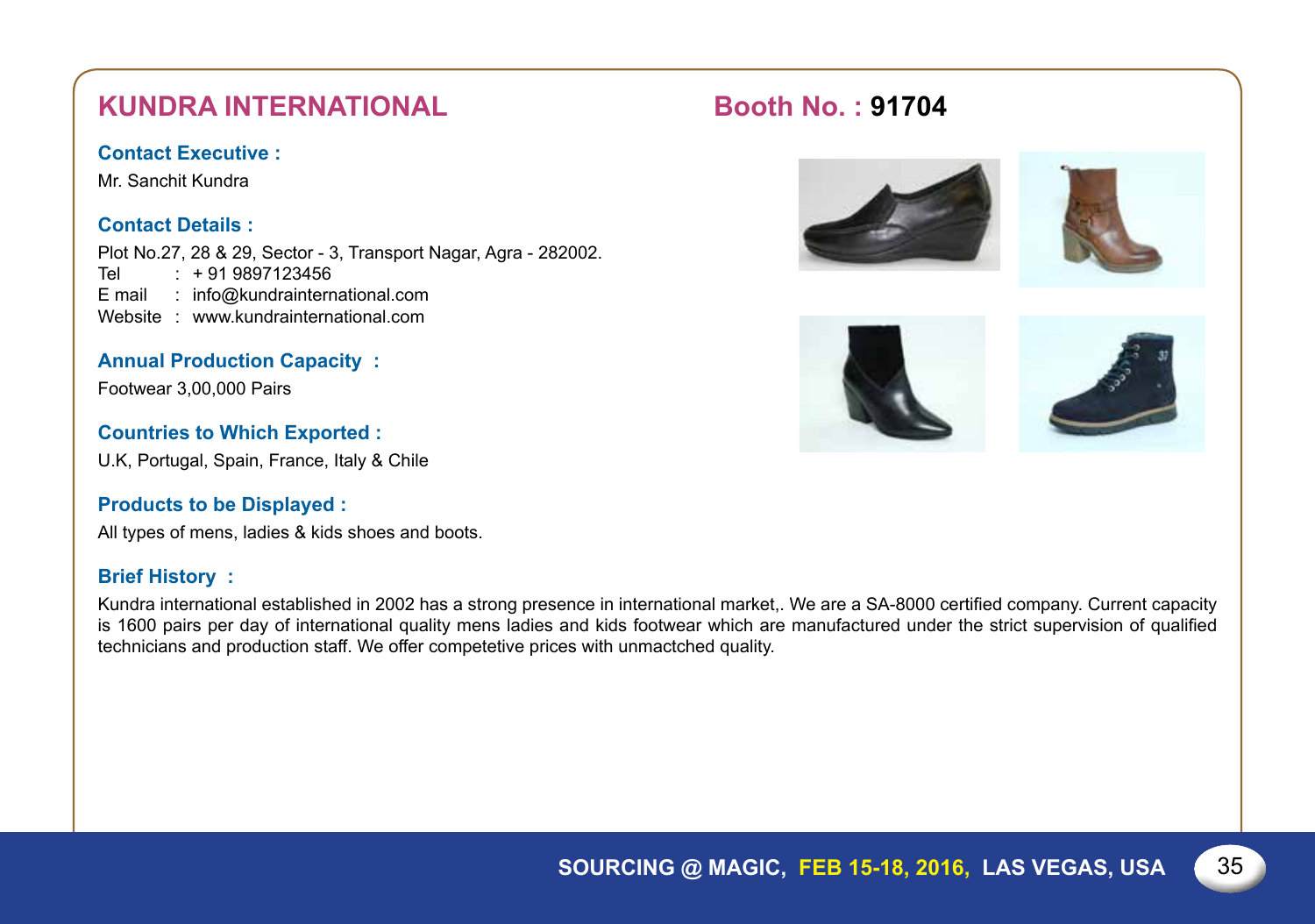Mr. Rohan Luthra & Mr. Kabir Luthra

#### **Contact Details :**

S.B. Industries Compound, Kailash Road, Sikandra, Agra-282007 Tel : 0562-2642114 E mail : accounts@manufexindia.com

### **Annual Production Capacity :**

Footwear 4,00,000 - 5,00,000 Pairs

### **Countries to Which Exported :**

France, Belgium, USA, UAE & UK

#### **Products to be Displayed :**

Leather Footwear

#### **Brief History :**

Manufex India is a well-established organization reputed for its consistency in quality and timely shipments. Our quality control team consists of highly dedicated and experienced professionals in the footwear industry. The process of quality control is a way of life at Manufex (India), and the manufactured products are checked by our quality controllers at every stage. We also use the system of double-checking in order to lessen the chances of human error. The final inspection is of paramount importance. Our in house research and development programme enables us to provide superior samples made under the direct supervision of experts. Manufex (India) is one of the fastest organizations in responding to the counter sample requirements of the buyers. The basis of our organization is the long standing relationship with the tanneries and suppliers of components. We also have captive units for customized mould making for different types of soles, direct access to laboratories for testing of key components and complete shoes. Workers in the factories are adults who are trained professionals and take pride in their craft.

# **Manufex (India) Booth No. : 91806 - 91807**





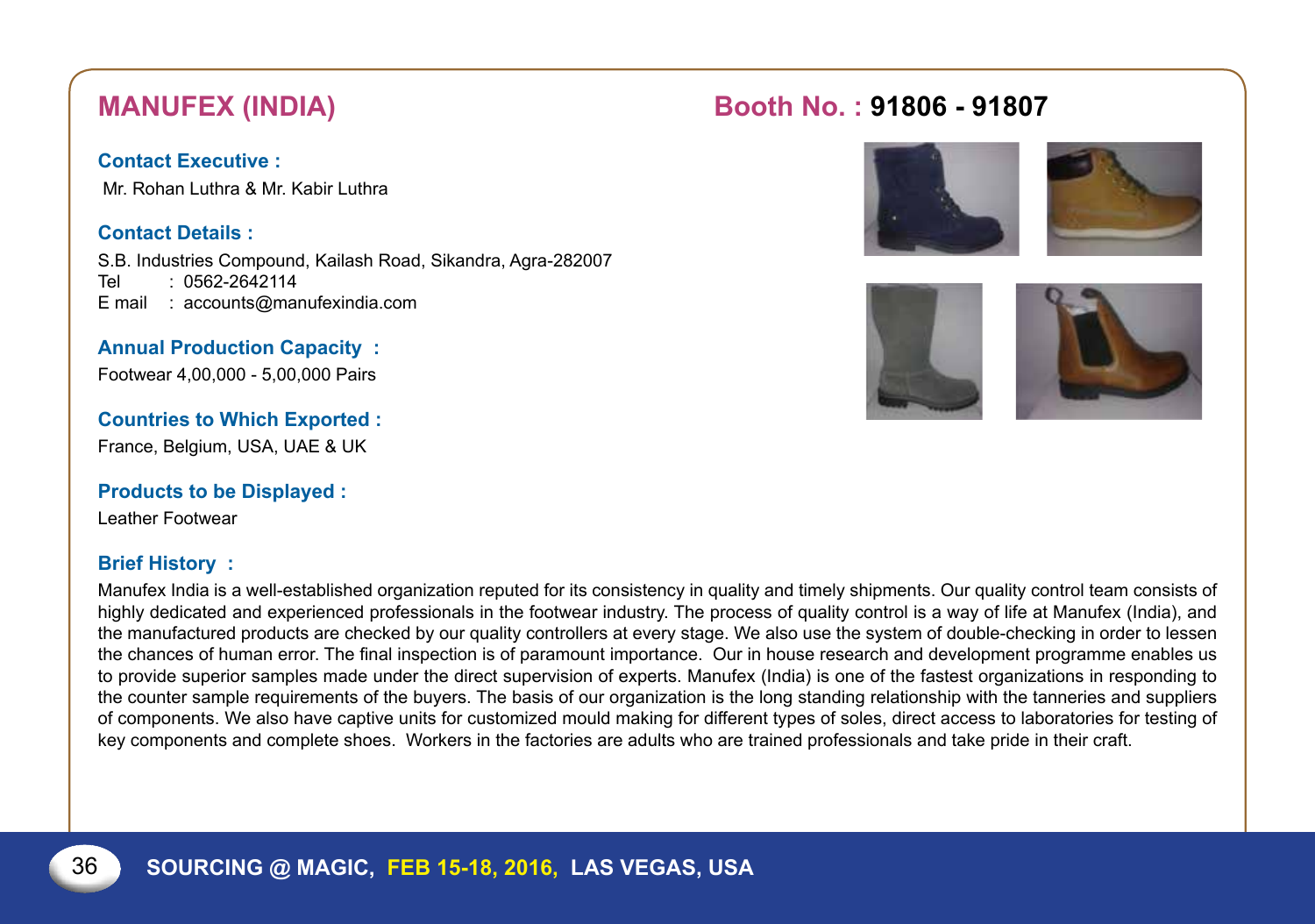# **N.M. ZACKRIAH & CO Booth No. : 91707**

### **Contact Executive :**

Mr. N. Jameel Ahmed

### **Contact Details :**

MNZ House, 67 EVK Sampath Road, Vepery, Chennai-600007 Tel : +9144 26618744

- Fax No : +91 44 42174816
- E mail : info@nmzgroup.in
- Website : www.nmzindia.com

**Factory Address :** 71/1, Gudiyatham Road, Thutipet, Ambur, Vellore Dist

#### **Annual Production Capacity :**

Leather Shoes – 746082 Pairs Leather Shoe Uppers – 1165352 Pairs

### **Countries to Which Exported :**

European Countries, Australia, China etc.,

#### **Products to be Displayed :**

Leather Shoes and Shoe Uppers

#### **Brief History :**

NMZ & Co was established in 1972, and is well known company in the leather sector and a leading manufacturer and exporter of leather shoes in Mens for leading world branded shoes including Gore waterproof shoes. We are an ISO 9001 and SA 8000 company and our Tannery has been audited by LWG UK for environmental stewardship unit.

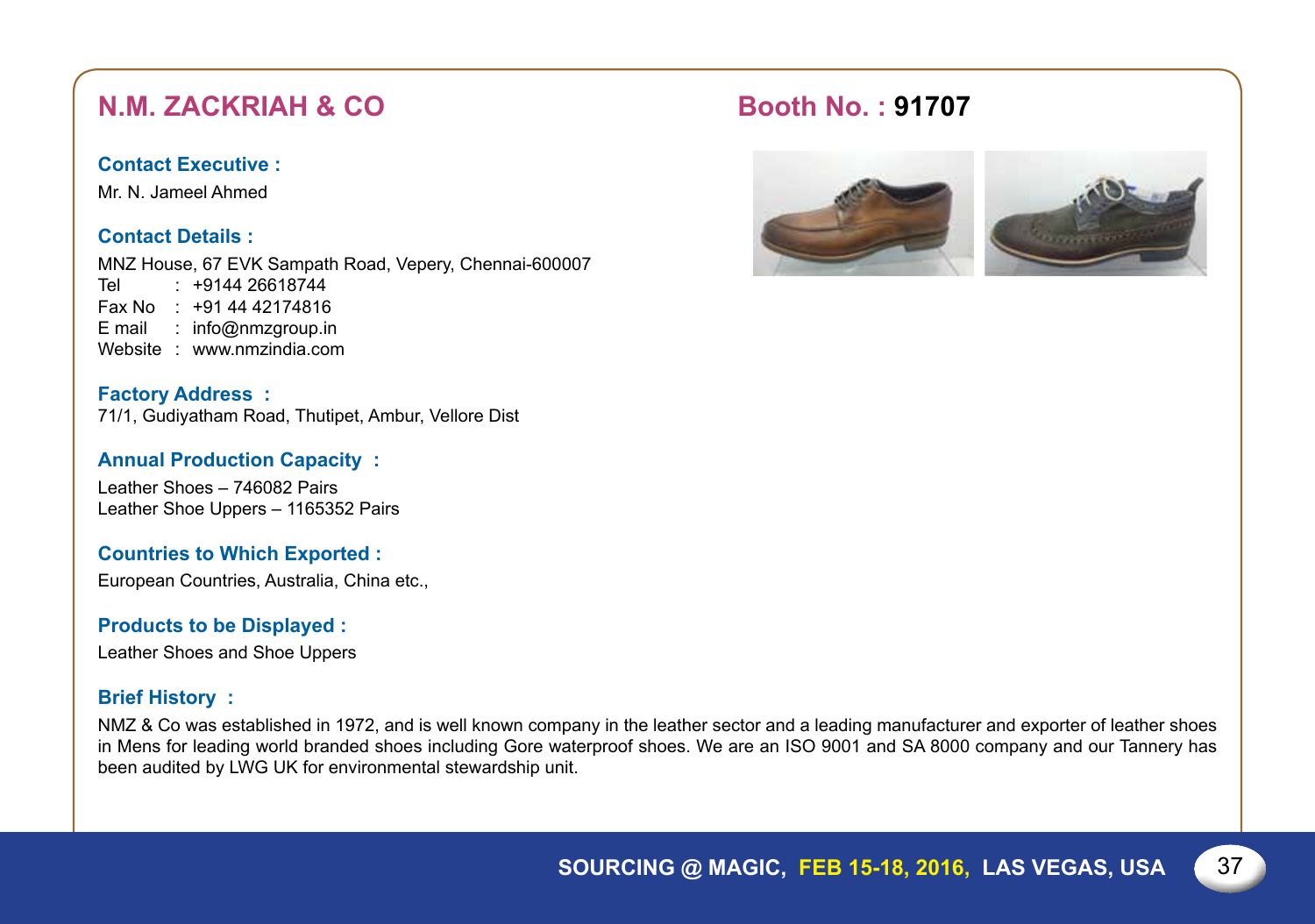Mr. Harsimran Singh Alag

### **Contact Details :**

Khasra No.432, Mauza Gailana, Asopa Hospital, Road, Agra 282007

Tel : +91 562 4028200 Fax : +91 562 4028298 E mail : nuovashoes@yahoo.com Website : www.nuovashoes.in

### **Annual Production Capacity :**

Footwear 3500 Pairs per day

### **Countries to Which Exported :**

Poland, Germany, Russia, UAE, Italy etc

### **Products to be Displayed :**

Footwear

### **Brief History :**

Nuova Shoes is a part of R.C.K.K established in 1964. It is managed by Mr. Harsimran Singh Alag (Mannu) who has done a special course in "Designing in Footwear" from Italy under the able guidance of his father Mr. Manjit Singh who is in the field since 1964 when R.C.K.K started. Nuova Shoes is headed and managed by professionally competent and dedicated teams of Partners, Executives and Workers. It has a well laid out factory with latest Italian and German Shoe making machineries which ensures quality standards to meet international norms. Nuova Shoes has a Footwear Design Department and Sample Room which displays hundreds of samples designed by us, keeping in view the latest world fashion trends. Research and Development continuously engages itself throughout the year updating its customers with latest world fashion trends. We also engage designers from Italy for continuous flow of fashion.

# **NUOVA SHOES** Booth No. : 91805





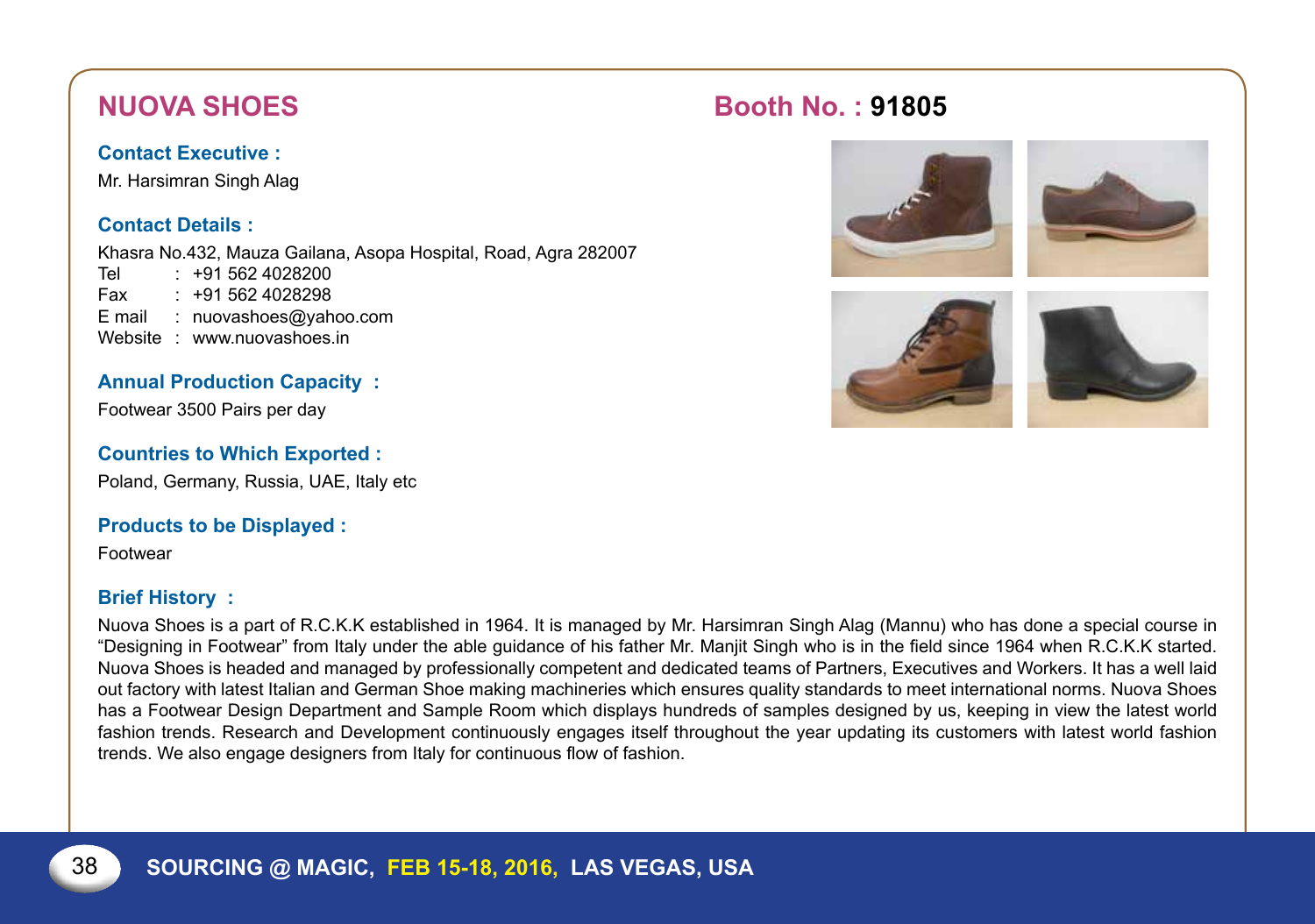# **PONDS EXPORTS LIMITED Booth No. : 91703**

### **Contact Executive :**

Mr. V.R. David & Mr. Ravimohan

### **Contact Details :**

# 101, Santhoem High Road, Chennai-6000028 Tel : +91 9787708609 / 9047716902 E mail : vr.david@unilever.com ravimohan.nagarajarao@uniliver.com / kb.raviprakash@unilever.com

#### **Factory Address :**

RSNo. 254/1B, Poothurai Village, Vanur Talika, Villupuram Dist, Tamilnadu-605 111

#### **Annual Production Capacity :**

Footwear 2,000000 Pairs

#### **Countries to Which Exported :**

Germany, UK, France, Dubai, Singapore, Canada etc

#### **Products to be Displayed :**

Leather Shoe Uppers and Leather Shoes

#### **Brief History :**

Ponds Exports Ltd, a subsidiary of Hindustan Unilever Limited, manufacturing leather shoes uppers and shoes with a turnover of Rs. 137.43 crores. Engaged in leather business for the past two decades exporting uppers and shoes to European countries, UK, Germany, France, Singapore, Canada, USA and Middle East. Processes its own requirements of upper leathers in order to meet the customers stringent quality need and has a full-fledged design and product development studio and worldwide network of raw materials sources (Hides & Skins). Uppers Manufactured: Sandals Flat Last Shoes, Moccassins, Ankle Boot, /high Boots. Shoes manufactured: Cemented, Handsewn, San Crispino, Dandi, Crispino, Half Strobel, Moccassin, California



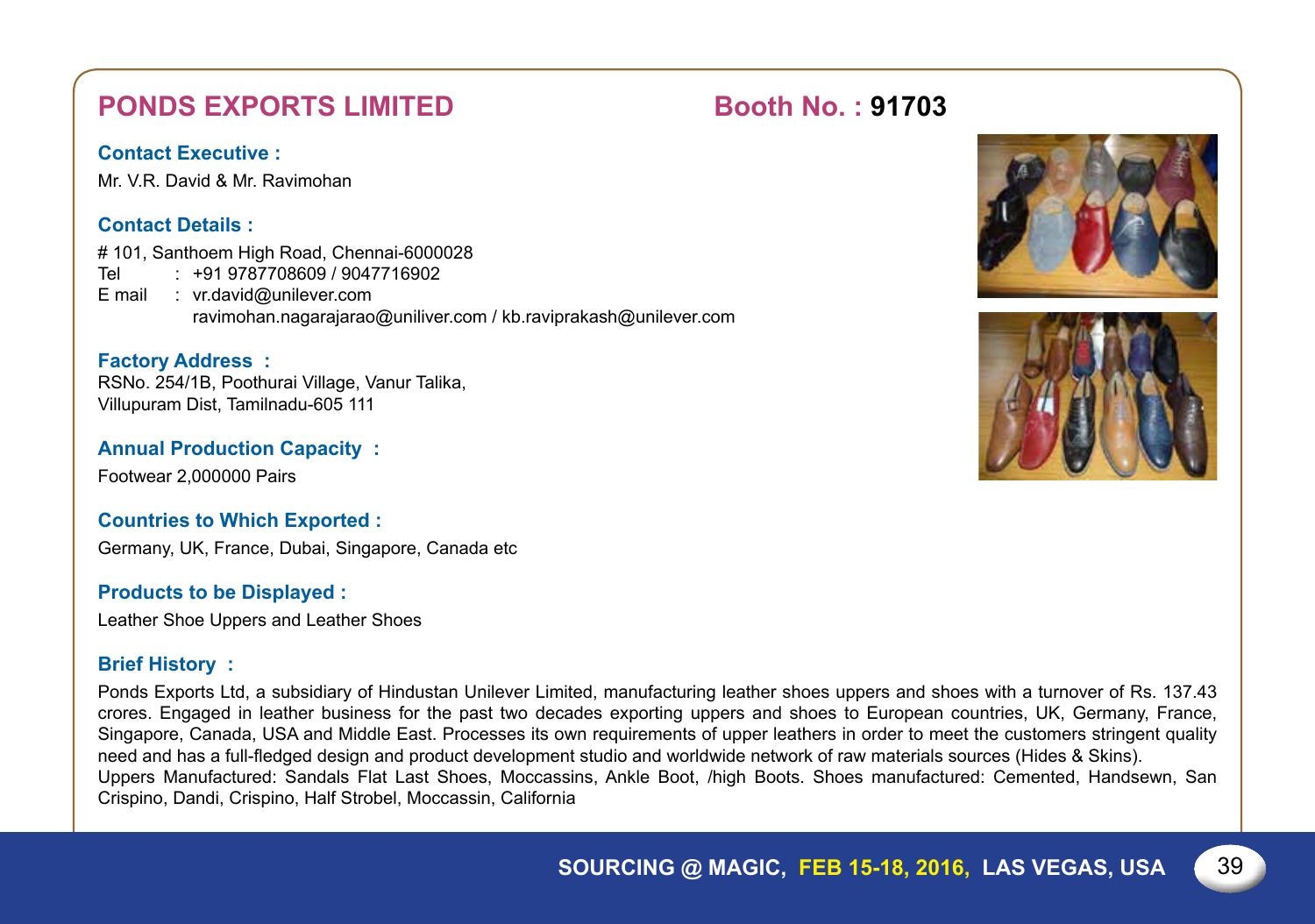# **PYRAMID EXPORTS Booth No. : 91803**

#### **Contact Executive :**

Mr. Surinder Vadhera

#### **Contact Details :**

A-267, II Floor, Defence Colony, New Delhi-110024 Tel : +91 11 41227777 / 989901870 Fax No : +91 11 41227716/ 46567058 E mail : ajay@crossworld-associates.com

**Branch Address :** G-7, Kamala Nagar, Agra – 282005 (UP)

**Annual Production Capacity :** Leather Footwear 600000 Pairs

**Countries to Which Exported :**

UK, Italy, Denmark and Belgium

**Products to be Displayed :**

Leather Footwear

#### **Brief History :**

Our company was established as a footwear sourcing company in 1992 under the name of 'Crossworld Associates' sourcing from north of India. Our manufacturing company under the name of 'Pyramid Exports' established in 2001 in Agra, specialize in smart comfort ladies high leg boots, ankle boots, shoes and sandals and have a capacity of monthly 5000 pairs

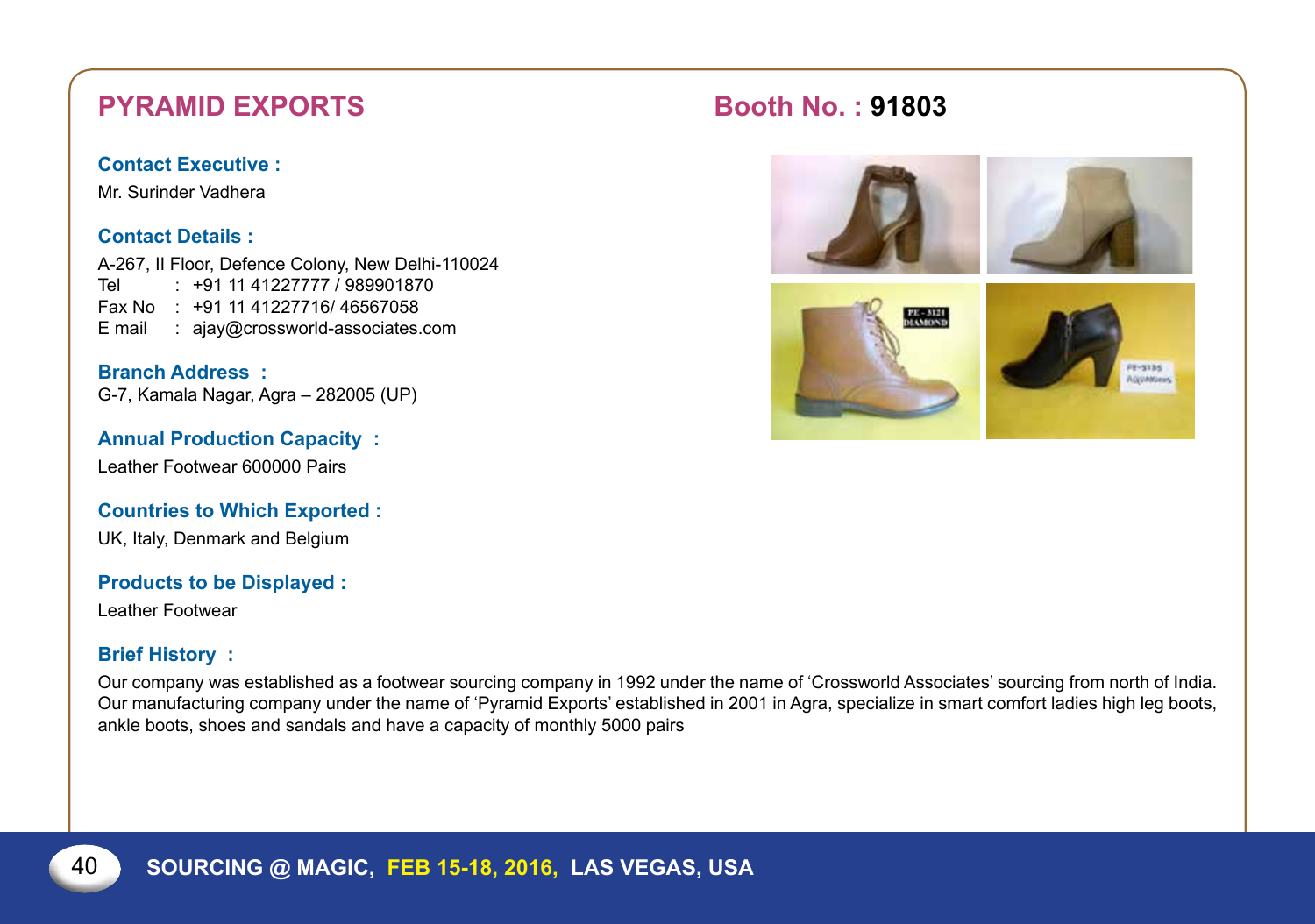# **SACHDEVA OVERSEAS Booth No. : 91804**

#### **Contact Executives**

Mr Nitin Sachdeva

#### **Contact Details**

# 30, Kailash Vihar Gailana Road Agra. Tel : +91-562-4033600 E mail : info@sachdevaoverseas.in,

### **Annual Production Capacity**

Footwear 2,00,000 Pairs

#### **Countries to which exported**

Germany, U.K, U.S .A, Netherlands etc.,

#### **Products to be displayed**

Footwear

#### **Brief History**

Established in 2004, Sachdeva Overseas has developed a fine and successful synergy between innovative creation and solid particle design resulting in detailed production



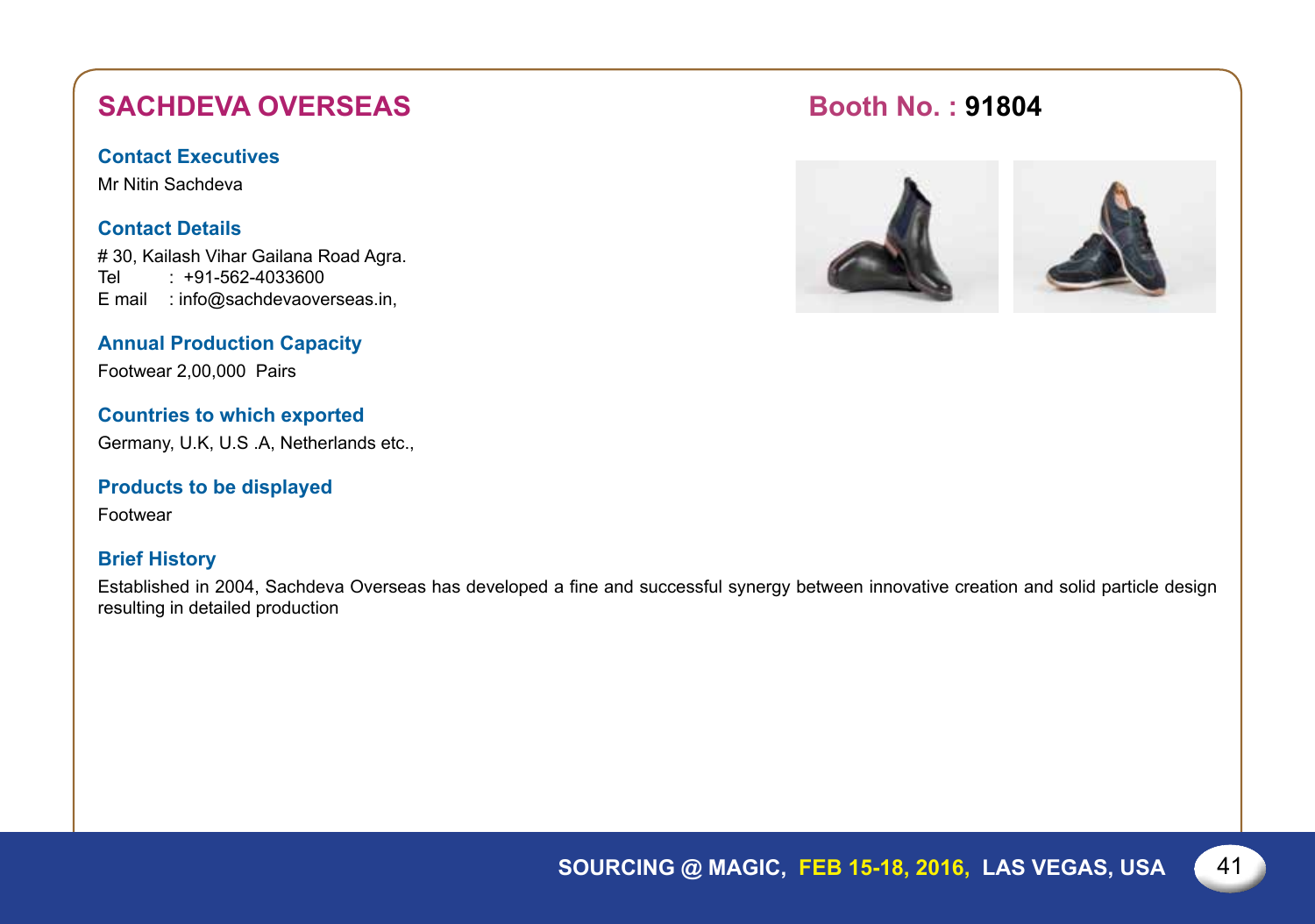# **SAKAY OVERSEAS Booth No. : 91603a**

#### **Contact Executives**

Mr. Anuj Katyal

### **Contact Details**

# 410, Leather Complex, Kapurthala Road, Jalandhar – 144021 ( PB) India. Tel : +91-181-2650484, 85 / 98141-10477 Fax : +91-1812650486 E mail : sakayfwr@gmail.com

### **Factory Address**

410, Leather Complex, Kapurthala Road, Jalandhar – 144021 ( PB) India.

### **Annual Production Capacity**

Footwear 3,60,000 Pairs

### **Countries to which exported**

Italy, Spain, Greece, France, USA, Canada, Germany, Israel, Turkey, Poland & Chile.

#### **Products to be displayed**

Footwear

### **Brief History**

Unit in the name of Sakay Overseas was set up to manufacture footwear of all types namely leather shoes, ladies leather boots etc. It is a partnership concern and all the partners are family members and they are men of means having good financial standing in the market. Well experienced in the footwear industry, Sakay Overseas an Export House stands for quality and commitment, having production capacity of 3,60,000 pairs annually. We specialize in ladies leather boots of very high quality & high fashion and have exported to some of the biggest brand of Europe. We have latest state of art Italian machinery imported from renowned manufacturers, namely Molina & Bianchi, Alfa Meccanica, Pfaff, Bombelli, Klockner Desma etc. The factory is located in Jalandhar, known for house of tanneries giving us the basic raw material in abundance. Ours is a quality conscious origination directed towards the fulfillment of customer satisfaction and we believe in building relationship by delivering quality.

## 42 **Sourcing @ Magic, Feb 15-18, 2016, LAS VEGAS, USA**



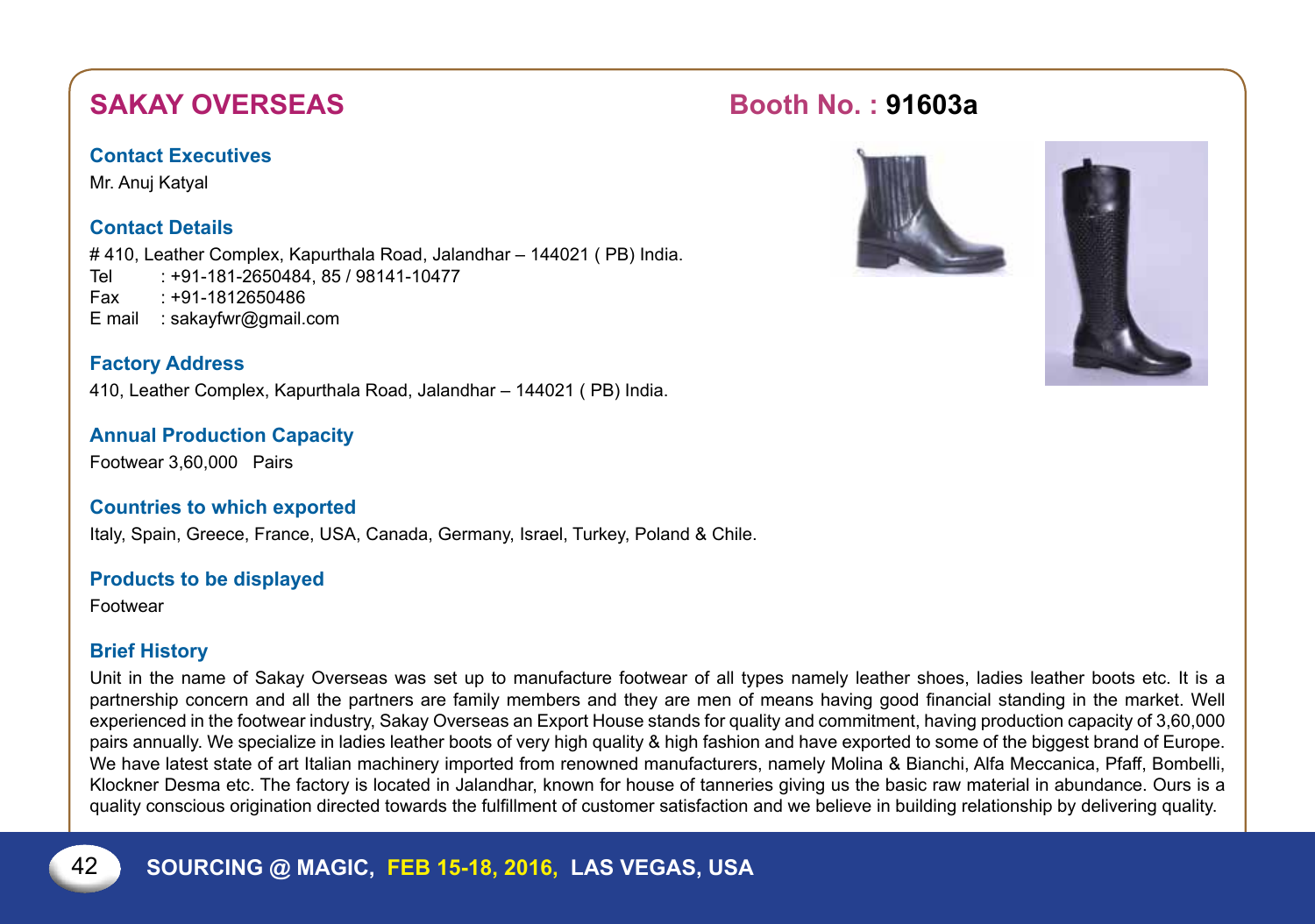# **SPRINGFIELD LEATHER PVT. LTD. Booth No.: 61911**

#### **Contact Executive :**

Mr. J.S. Sawhney

#### **Contact Details :**

S-2B, Kasba Industrial Estate, Phase-III, Kolkata - 700107, India Tel : +91 33- 4001-2613/+91 9903829079/+91 98310 30010<br>F mail : springfieldleatherpytItd@gmail.com springfieldleatherpvtltd@gmail.com Website : www.springfieldleatherpvtltd.co.in

#### **Annual Production Capacity :**

Bags-1,50,000 Pieces Wallets-30,000 Pieces

#### **Countries to Which Exported :**

UK, Germany, Sweden & Netherlands

#### **Products to be Displayed :**

Handbags,Briefcases,Satchels,Weekenders,Wallets etc.

#### **Brief History :**

Springfield Leather Pvt. Ltd has been in this trade for more than a decade now. Since inception,the principal objective of the company has been to provide 'premium quality at competitive prices'. Each bag is handcrafted by skilled craftsmen who are specialists in their job. At Springfield quality is not just another marketing term, it constitutes the very pinnacle of our company values. The founder of the company Mr. J.S.Sawhney has been working in this field since 1980. His vast experience has been invaluable in providing the company a solid base to move forward with confidence. We consistently endeavor to reach the unmatched quality standards in our range of Leather Bags and Accessories and ensure that we are always in compliance with the set industry norms. We have access to LWG (Leather Working Group) tanneries and also work with Eco Leather.Also,we are currently undergoing implentation of SA 8000 certification for our factory unit situated in Bantalla Leather Complex,Kolkata.

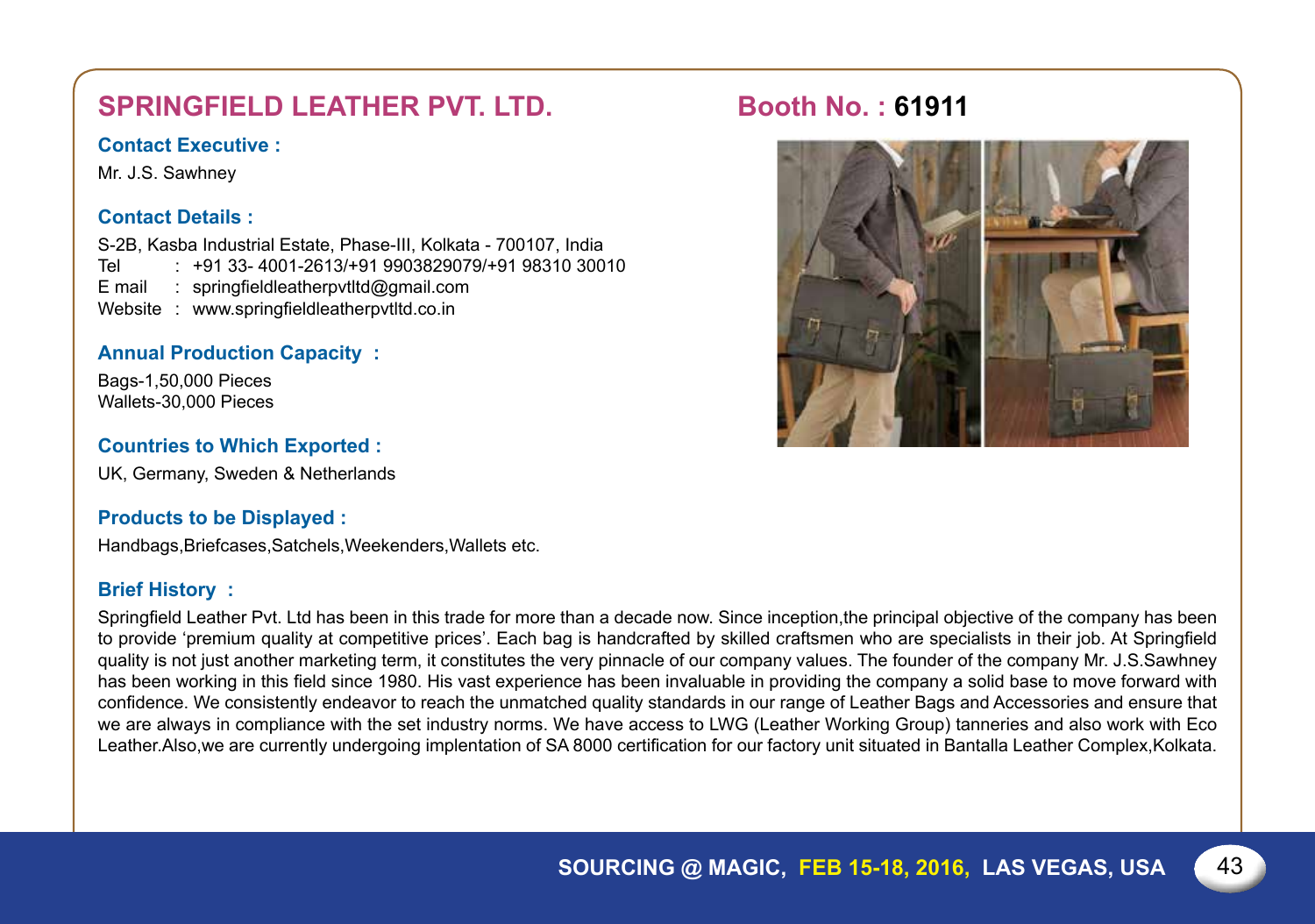Mr. Iqbal Ahsan

#### **Contact Details :**

# 187/170 , Jajmau Road, Jajmau, Kanpur 208010 India Tel : +91 512 3935747, 48, 49 Fax No : +91 512 2460792 E mail : jmd@supertannery.com Website : www.supertannery.com

### **Annual Production Capacity :**

Leather Footwear - 12,00,000 Pairs Leather Bags - 1,00,000 Pieces Leather Belts - 2,00,000 Pieces

#### **Countries to Which Exported :**

U.S.A., U.K. , Germany, France, Italy, Czech Republic, Poland, Ukraine, Russia, UAE, Oman, China & Malaysia

#### **Products to be Displayed :**

Leather Footwear, Leather Bags & Leather Belts

#### **Brief History :**

Super Tannery Ltd (STL), established in 1953, started operations by processing 50 Buffalo hides per day, converting them into Vegetable Tanned Leather for shoe soles. Since then, the company, well guided by a professional approach, has marked an important name for itself in the world leather map, making it, one of the oldest and well reputed business houses of Northern India.Strong belief in value addition led the company to innovate new products by adding value to the existing ones. From the time of producing leather for shoe soles, the company's product range now includes :

**Leather for :** Safety and Casual Footwear,Upholstery, Lining, Shoe soles, Equestrian equipment

**Footwear for :** Military, Safety, Casual and Formal, Kids

**Accessories for :** Bags, Belts, Jackets & Jewellery







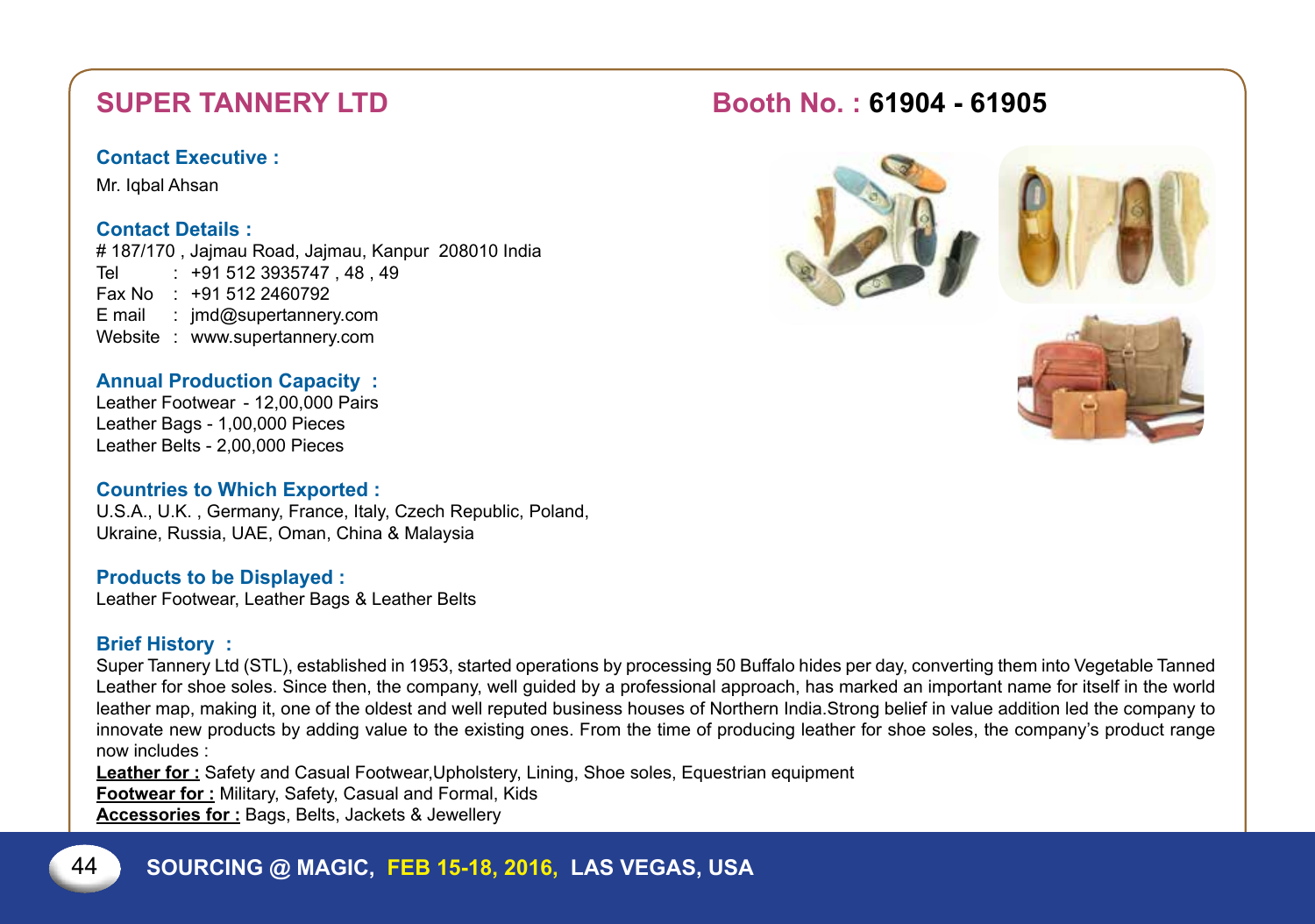# TORPEDO SHOES (P) LTD. Booth No.: 91603

### **Contact Executive :**

Mr. Rehan Ajmal

### **Contact Details :**

# 59-A, Jajmau, Kanpur 208010 Tel : +91 (0)515 2824350 Fax No : +91 (0)515 2823531 E mail : info@calicoindia.com Website : www.calicoindia.com

**Factory Address :** B51-B52, Leather Technology Park, Banthar, Unnao 209801

**Annual Production Capacity :**

**Leather Footwear 0.6 Million Pairs**

**Countries to Which Exported :**

**France, Spain, Italy, Canada, US etc.,**

### **Products to be Displayed :**

**Casual, Safety & Hiking Footwear on Pu Direct Injection Construction**

#### **Brief History :**

Torpedo Shoes (P) Ltd. is a manufacturer and 100% EOU of Leather Footwear from India. Company management is run and backed for finished leather supply by Calico group having tannery base since 1960. The combined production of the group is 1.5 Million pairs footwear and 25 Million sqft finished leather. Torpedo manufactures Safety and Casual footwear as per Customer's norms & requirement. The manufacturing facilities are well equipped with modern machines like CAD/CAM Water Cutter jet, Automatic computer aided sewing machine, Desma 24 station PU injection machines. The unit is ISO 9001 and SA 8000 certified.